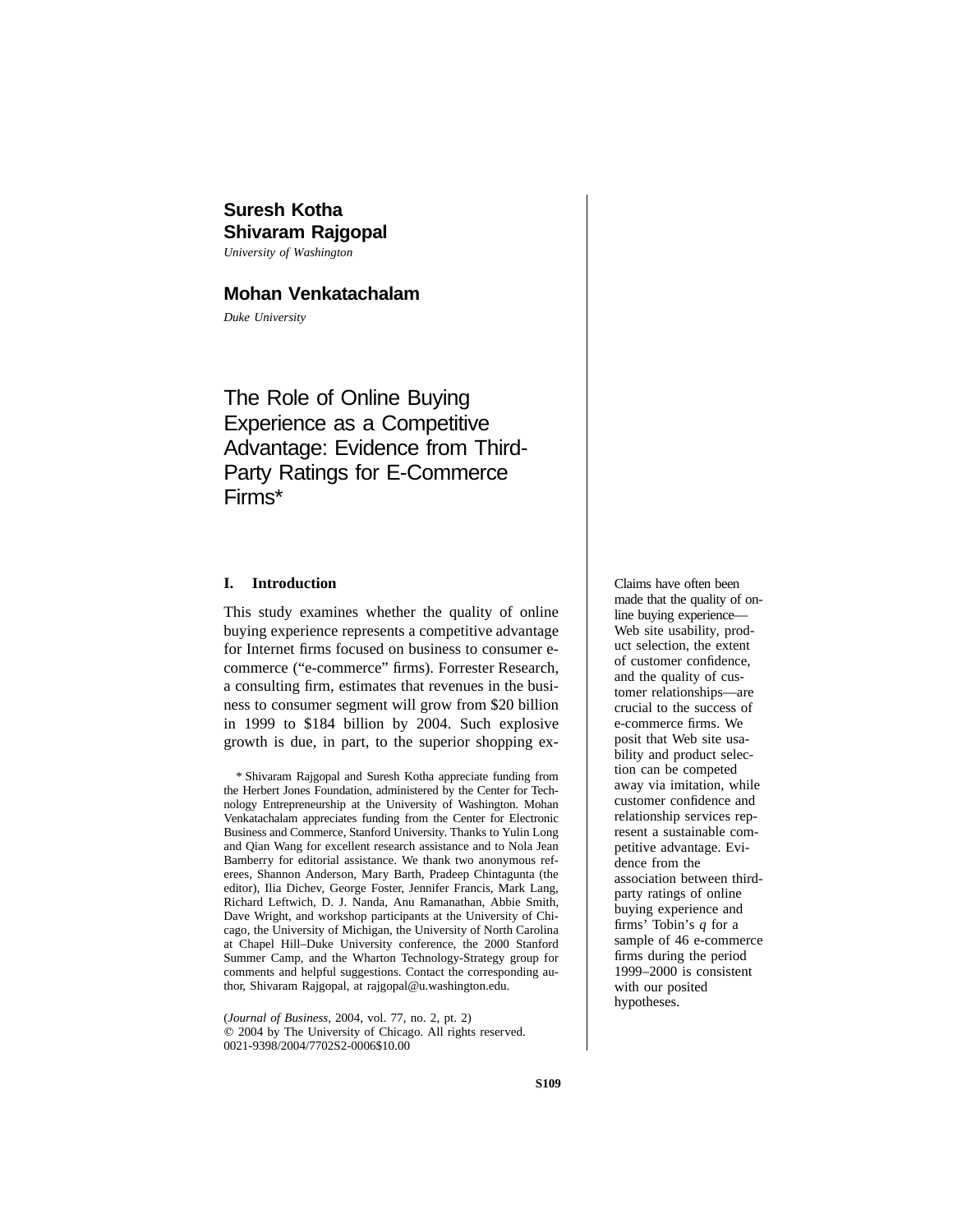#### **S110 Journal of Business**

periences that new e-commerce firms offer. Jeff Bezos, the chief executive officer (CEO) of Amazon.com, contends that the popularity of his company's Web site is due to the superior shopping experience that Amazon.com offers (Taylor 1996, p. 132): "Bill Gates laid it out in a magazine interview. He said, 'I buy all my books at Amazon.com because I'm busy and it's convenient. They have a big selection, and they've been reliable.' Those are three of our four core value propositions: convenience, selection, [and] service. The only one he left out is price: we are the broadest discounters in the world in any product category. . . . These value propositions are interrelated, and they all relate to the Web." Consistent with this idea, the resource-based view in the strategy literature (e.g., Wernerfelt 1995) posits that creating unique online buying experiences that cannot be easily imitated by the firm's rivals can lead to a sustainable competitive advantage and long-run economic value.

Skeptics, however, point to low barriers to entry and intense competition on the Web and argue that other firms, especially those with deep pockets, can easily imitate many aspects of the online buying experience (*Economist* 2000). For example, Steven Riggio, the CEO of Barnes & Noble, observes (*Fortune* 1997, p. 248): "Anything Amazon.com can do on the Internet, so, too can Barnes & Noble. There was a mystique about how difficult it was to get started on the web, but it is quickly fading. Hiring hot designers from Silicon Valley, Barnes & Noble now offers a web shop front that's just as inviting and useful as Amazon's, with easy-to-use subject indexes, online author events every day, book forums, book reviews, and other features." Consistent with this stand, it is often noted that if barriers to imitating online buying experiences are low, any excess rents from such strategies designed to build them will be competed away through imitation and innovation (Porter 2001; Varian 2002).

To test these competing arguments, we use a sample of 46 pure e-commerce firms over four quarters, starting with the fourth quarter of 1999, and examine the association between third-party quality ratings of online buying experience and competitive advantage as measured by Tobin's *q*. The quality ratings are compiled by Gomez Advisors (Gomez), a respected Internet rating firm. Gomez, as explained in greater detail in Section III, provides a scorecard that attempts to capture systematically the quality of online buying experience along five dimensions: (1) Web site usability, (2) customer confidence in the Web business, (3) the selection of goods and services on the site, (4) the effectiveness of relationship services such as virtual community building and site personalization, and (5) the extent of price leadership (see the appendix for details).

We hypothesize that Web site usability and product selection do not create a competitive advantage because such attributes are easily observable and, hence, susceptible to imitation by others. However, customer confidence and relationship services are developed using internal competencies that are complex, specialized, and tacit and are, hence, not easily observable or imitable by competitors (Lippman and Rumelt 1982). We do not offer specific pre-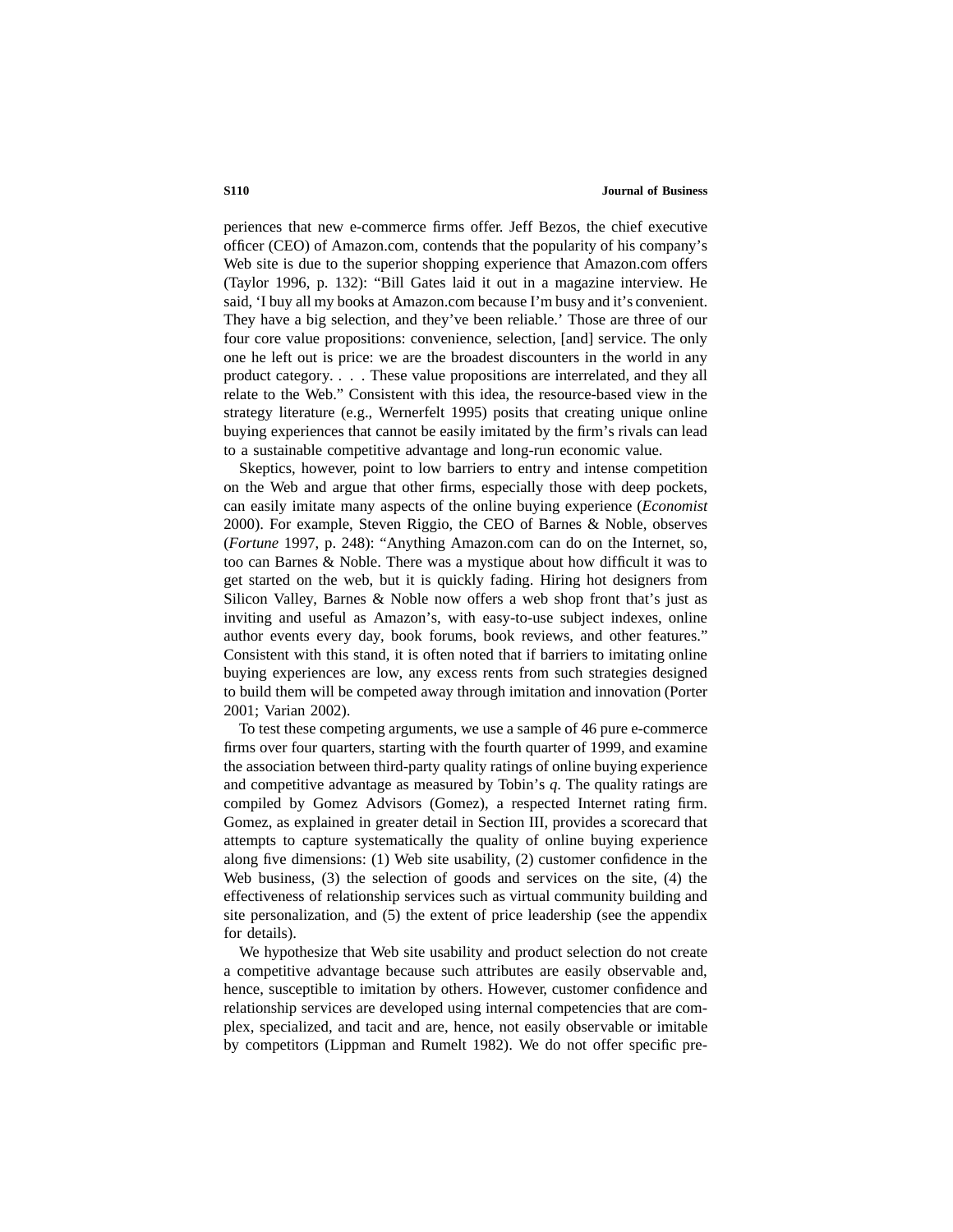dictions about the fifth dimension, price leadership, because of the conflicting arguments in the literature.

Our results are generally consistent with our predictions. We find that customer confidence in the Web business, price leadership, and the effectiveness of relationship services such as virtual community building and site personalization are positively associated with Tobin's *q*. The presence of competition does not eliminate the positive influence of these aspects of the buying experience on Tobin's *q*. As predicted, we find no association between Tobin's *q* and both Web site usability and the selection of goods and services. Moreover, benefits that stem from increased Web site usability and broad product selection decrease with the extent of competition facing the firm. Our findings are robust to numerous sensitivity checks.

The remainder of the article is organized as follows: Section II develops the hypotheses. The data and empirical specifications are discussed in Section III. Section IV presents the results of the empirical estimation, and Section V provides concluding remarks.

# **II. Hypotheses: Online Buying Experience and Competitive Advantage**

We anchor our theoretical arguments in the resource-based theory of the firm (Barney 1991; Wernerfelt 1995) and, specifically, on the concept of inimitability because of causal ambiguity. The notion of causal ambiguity represents an important tenet of the resource-based theory. It refers to the "basic ambiguity concerning the nature of the causal connections between actions and results" (Lippman and Rumelt 1982, p. 420). Because causal ambiguity creates complex, specialized, tacit knowledge, investing in competencies that rely on such ambiguity can enable firms to maintain their barriers to imitation and thus create sustainable competitive advantage. In the sections that follow, we propose a set of arguments that link Gomez's five online customer experience dimensions to competitive advantage and then discuss whether such advantage is sustainable.

### *A. Ease and Selection as Sources of Imitable Advantage*

*Web site usability (*EASE*).* Neilsen (2000) defines Web site usability as the ease with which users can navigate a site. Web site usability is affected by the speed with which a Web site loads and the manner in which information is structured and integrated with the graphic design layout, development, and final construction of the Web site.

Low entry barriers and the lack of location-based advantages on the Internet make e-commerce firms more dependent on customers' willingness to surf particular Web sites and then undertake a commercial transaction. Online buying is based on the premise that buyers can access full information about products and make informed decisions. However, searching for information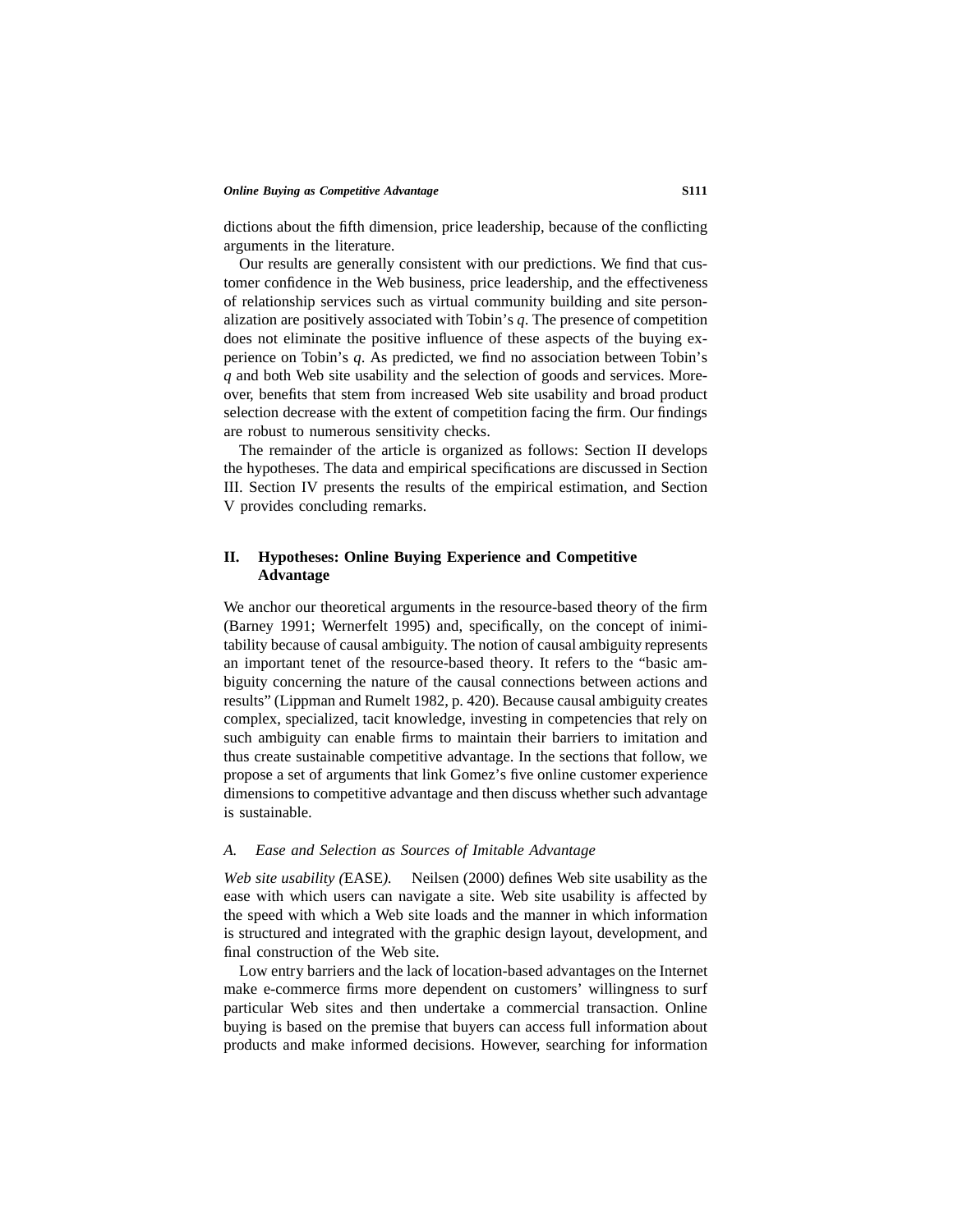can be costly in the physical world (Stigler 1961) and equally frustrating online. Hence, improving the usability of a Web site could result in enabling buyers to search and process information more easily, thus converting them into paying customers.

Forrester Research notes that more than half the online buyers use the "search" functionality to find products—and the better the search tools, the more they buy (Hof 2001). Brynjolfsson and Smith (2000) find that online retailers who make it easier to find and evaluate products are able to charge a price premium to time-sensitive customers. On the cost dimension, an efficient Web site design layout can reduce the cost of acquiring new customers and reduce the need for extensive customer support as customers navigate the site and help themselves. An aesthetically appealing Web site can be a differentiator in a cluttered marketplace and can attract new customers. Thus, cost-efficiency and differentiation, derived from Web site usability, can enable a firm to achieve an advantage vis-a`-vis its competitors. If this advantage were sustainable, greater future profitability would follow.

*On-site resources (*SELECTION*)*. Following Evans and Wurster (1999), we define on-site resources as the richness of the product and service information that a firm has assembled on its Web site. Customers are drawn to a site because of its outstanding product information and selection (McWilliam 2000). Recognizing this, many e-commerce firms exploit the notion of "infinite shelf space," explicitly touting selection as the most important value proposition vis-à-vis their traditional offline counterparts. Smith, Bailey, and Brynjolfsson (2000) argue that customers, having come to a site, choose to buy products if the site has better search and suggestion tools, extensive product reviews, product samples, and faster checkout services. These findings suggest that the greater the on-site resources assembled by a firm, the greater the firm's potential to attract new customers and retain existing customers. Retaining existing customers leads to lower customer acquisition costs in the future while attracting new customers assists in increasing sales. Thus, providing better on-site resources should lead to greater future profitability, ceteris paribus.

*Imitability of* EASE *and* SELECTION*.* Skeptics argue that these aspects of superior online shopping experience can be easily imitated by both online and offline competitors. Specifically, on the Internet, since every competitor is a "click" away, information about marketing-mix variables such as the depth of product offerings (i.e., selection) is highly transparent and readily observable by all competitors in the marketplace. The design and layout of a firm's Web site and, more important, its functionality (i.e., ease of navigation) can be readily studied, understood, and imitated by industry rivals. Guidelines (i.e., formalized and codified design rules) and information about designing and implementing user-friendly and effective Web sites are widely disseminated and discussed (Neilsen 2000). In other words, as the Internet has become established as a commercial medium, the tacitness and complexity involved in designing user-friendly Web sites or offering a broad selection have become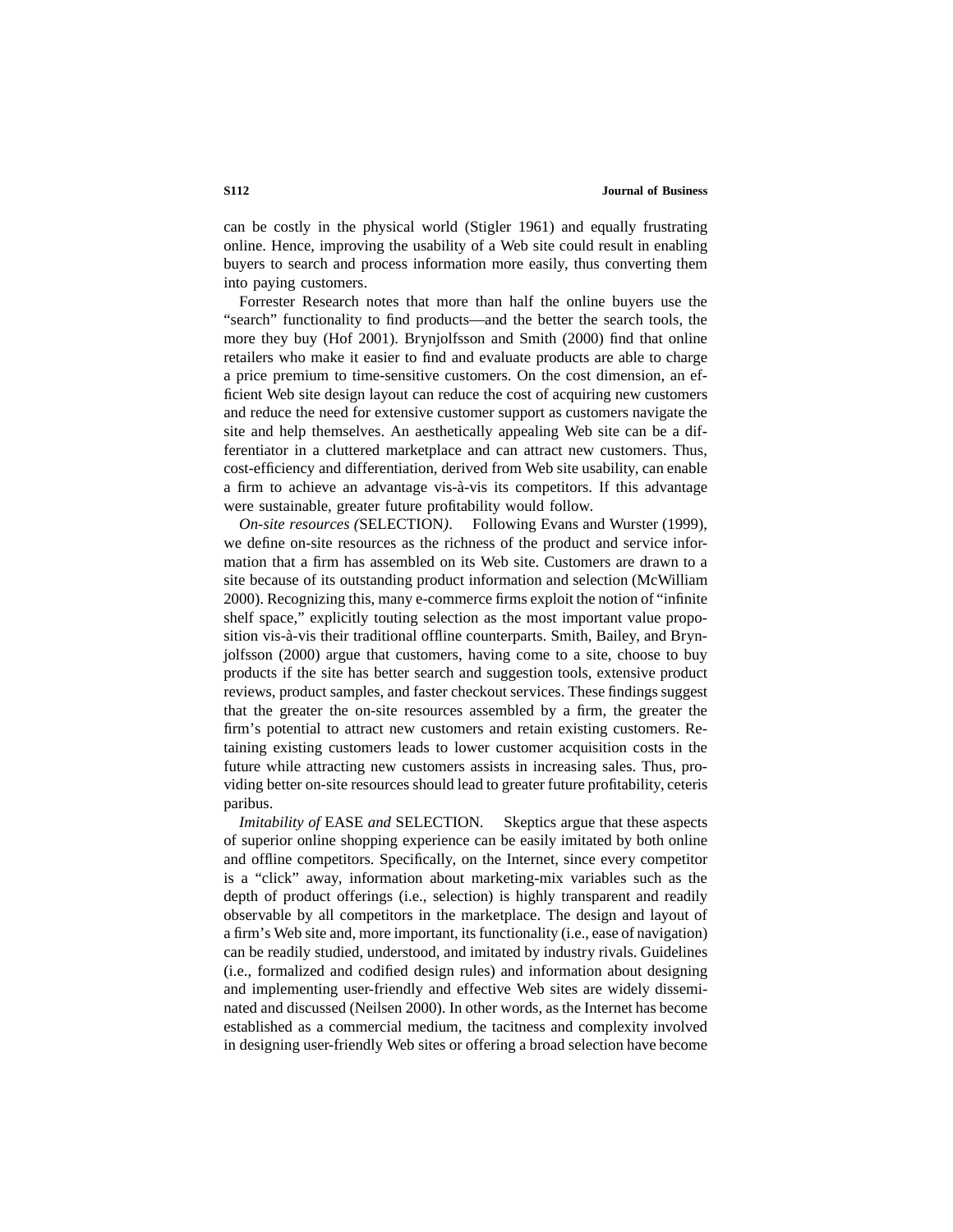less ambiguous. Therefore, attempts to provide superior online buying experience via EASE and SELECTION are unlikely to result in long-run competitive advantage, thereby leading to the following hypothesis (stated in alternate form):

Hypothesis 1. A strategy focused on Web site usability and product selection is not related to future profitability.

#### *B. Trust and Relationships as Sources of Sustainable Advantage*

*Customer confidence (*TRUST*).* Customer confidence, or trust, is a critical factor in any relationship where the customer does not have direct control over the merchant's actions (Jarvenpaa, Trackinsky, and Vitaleet 2000). Following Mayer, Davis, and Schoorman (1995, p. 712), we define trust as the "willingness of a party to be vulnerable to the actions of another party based on the expectation that the other will perform a particular action important to the trustor, irrespective of the ability to monitor or control that other party."

Several characteristics of the Internet intensify the importance of customer confidence, or trust, in Internet-based exchange relationships. The novelty of the Internet creates pervasive uncertainty among buyers and sellers. Many online firms are relatively new with short operating histories, and buyers do not always have full information about them. Consequently, buyers face moralhazard and adverse-selection problems in choosing among alternative sellers of products (Holmstrom 1985). Interestingly, trust has been found to affect the behavior of customers even in situations where the buyer's switching costs are low (Chow and Holden 1997). In the online space, firms engender customer trust by providing explicit statements of privacy policies, operating highly reliable Web sites, and prominently displaying information on return policies and the availability of customer service via e-mail or telephone (Urban, Sultan, and Qualls 2000). This, in turn, may induce online purchasing decisions. Thus, efforts to enhance customer confidence or trust would attract new customers and retain existing customers, thereby resulting in reduced customer acquisition costs, increased sales, and higher future profitability.

*Relationship services (*REL*)*. Relationship services capture a firm's ability to create electronic relationships with customers through personalization and virtual communities. Virtual communities are online forums that include contributions from, and encourage discourse among, specific sets of like-minded "netizens." Hagel and Armstrong (1997) note that online communities that serve the need for communication, information, and entertainment attract customers and heighten their involvement with the firm. Thus, virtual communities can enhance online buying experiences and help differentiate an online firm.

Personalization is another important approach to differentiation that many firms undertake to generate repeat buying (e.g., Amazon.com, CDNow, and Yahoo). Firms that closely meet the needs of their buyers by offering greater personalization satisfy a larger number of customers (Kotha 1995; Nayyar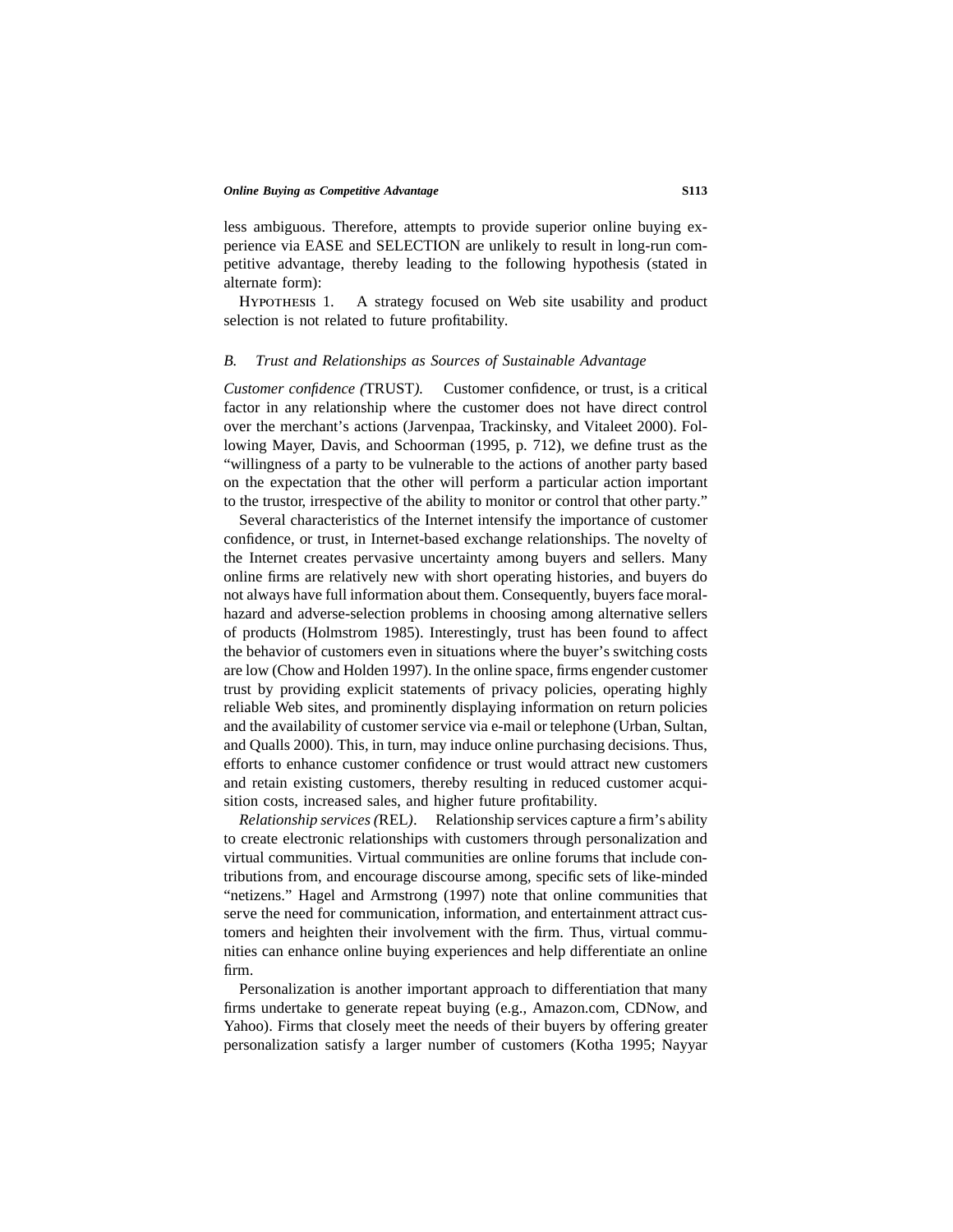1995). Personalization actions such as frequent buyer incentives, one-click support for repeat buying, and the capability to make service calls online, for example, the "Eyes" program run by Amazon.com (Kotha 1998) enhance online firms' ability to induce customers to buy on their site and to increase the customer's costs of switching to competitors. Thus, personalization creates loyal customers, leading to lower customer acquisition costs and better future profitability.

*Inimitability of* TRUST *and* REL. Reed and DeFilipi (1990) argue that firms sustain advantages by investing in causally ambiguous competencies and that such competencies result from three characteristics—tacitness, complexity, and specificity. "Tacitness" refers to the implicit and noncodifiable accumulation of skills that generally results from "learning by doing" (Polanyi 1966). "Complexity" results from having a large number of interdependent skills and assets (Porter 2001), while "specificity" refers to the transactionspecific skills and assets that are utilized in the production processes and in the provision of services to particular customers. Reed and DeFilipi (1990, p. 91) note that central to the idea of specificity is a symbiosis between the firm and the customer that produces mutually profitable, long-term relationships. Any of these competency characteristics can produce ambiguity between the firm's business actions and outcomes that create its advantage. Ambiguity makes a firm's actions less susceptible to imitation by the competition.

Trust and relationship building actions are dependent on competencies that have causally ambiguous characteristics because such actions tend to be tacit, complex, and specific to customer segments in which a firm operates. In many ways, developing trust is intricately intertwined with efforts to build a firm's reputation, and extant research has shown that a firm's reputation results from complex processes that are only imperfectly tractable and imitable (Dierickx, Cool, and Barney 1989). The processes and routines used to build trust and customer relationships are path dependent and specific to a firm. For example, Rindova and Kotha (2001) illustrate the degree of complexity, tacitness, and specificity involved in Amazon.com's efforts to build their reputation on the Internet. They also show how Barnes & Noble and CDNow, despite significant efforts, were unable to imitate Amazon.com's approach successfully.

While the guidelines for building easy-to-use Web sites have been codified, the competencies that an Internet firm employs to build and nurture relationships with its customer segments through personalization strategies and virtual communities are causally ambiguous. Many of the technologies, processes, and procedures used by firms such as Amazon.com to collect, sort, and analyze personal information to respond better to their customers' needs are based on in-house know-how that has evolved through learning by doing. These technologies remain largely proprietary to the firm, which in turn creates barriers to imitation. In sum, the complexity of social processes through which trust and relationships are built makes them an inimitable competitive advantage, which leads to the following hypothesis (stated in alternate form):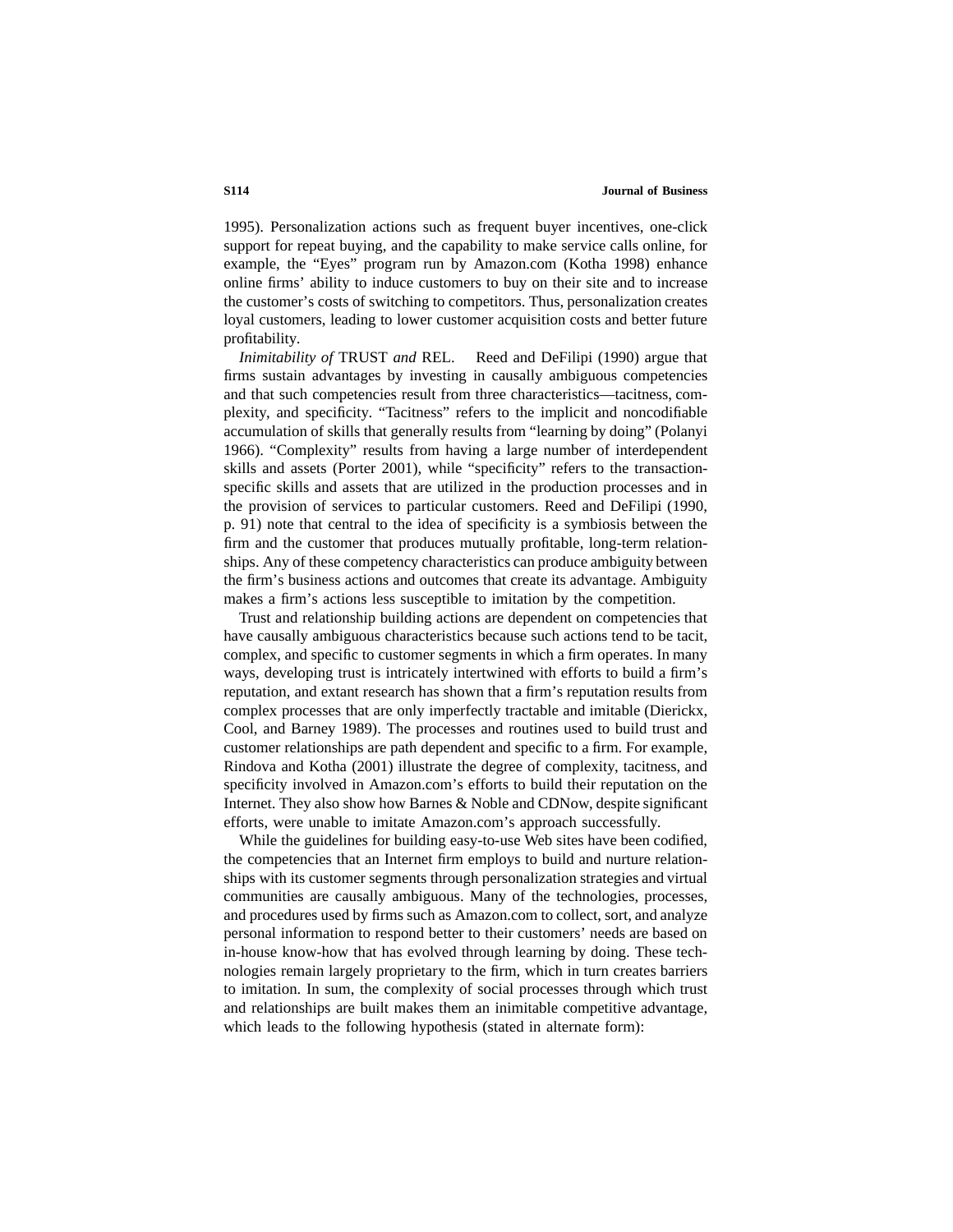Hypothesis 2. A strategy focused on trust and relationship services is positively related to future profitability.

# *C. Price Leadership (*COST*)*

The price aspect of the online buying experience focuses on the cost competitiveness of purchasing a typical basket of goods or services online vis-a` vis traditional physical retailers. It is argued that customers primarily choose to shop online because of the lower price that online retailers offer. For firms such as Buy.com that compete on low price, online technologies provide a low-cost, extremely efficient way to display merchandise, attract customers, and handle orders. Ceteris paribus, if the firm makes up for the lower prices with greater volume, a price-leadership strategy would be positively associated with long-run profitability (Porter 1980). Extant research has shown that a well-executed strategy of cost leadership does lead to long-run profitability (Kotha and Vadlamani 1995).<sup>1</sup> However, Porter (2001), a strong proponent of the cost leadership strategy, has observed that, on the Internet, both costs and revenues are "fuzzy" at best. For instance, although Buy.com pursues a price leadership strategy, it may not have the capabilities and/or scale economies necessary to optimize its value-chain activities in order to successfully support such a strategy. As arguments relating price leadership to future profitability are ambiguous, we propose the following hypothesis (in alternate form):

Hypothesis 3. A strategy focused on price leadership is related to future profitability.

# **III. Data and Empirical Specifications**

## *A. Data*

We begin with the universe of firms for which Gomez provides quarterly online buying experience scorecards. Gomez tracks a Web site if the firm operates in the national market in an industry that meets certain (undisclosed) minimum standards of service in terms of the breadth and depth of products sold. Gomez collects data by directly examining the Web site, monitoring the performance of the firm's secure and nonsecure Web pages every 5 minutes, and conducting transactions and customer service interaction over the telephone and the Internet. Such transaction data are supplemented via a questionnaire filled out by the covered firms. Data thus collected feed into 150–250

<sup>1.</sup> Under the price leadership strategy, a firm that successfully drives down costs per unit of output competes on price and still manages to earn gross margins that are higher than the industry average, ceteris paribus (e.g., Wal-Mart and Southwest Airlines). To achieve lower costs, the firm establishes tight control systems, minimizes overhead, and pursues scale economies (Porter 1980). A firm configures its value-chain activities for efficiency and ensures that such activities mutually reinforce each other in achieving cost minimization. Although rivals can mimic any of these activities individually, it is much more difficult to imitate the entire system of competing via low cost (Porter 2001).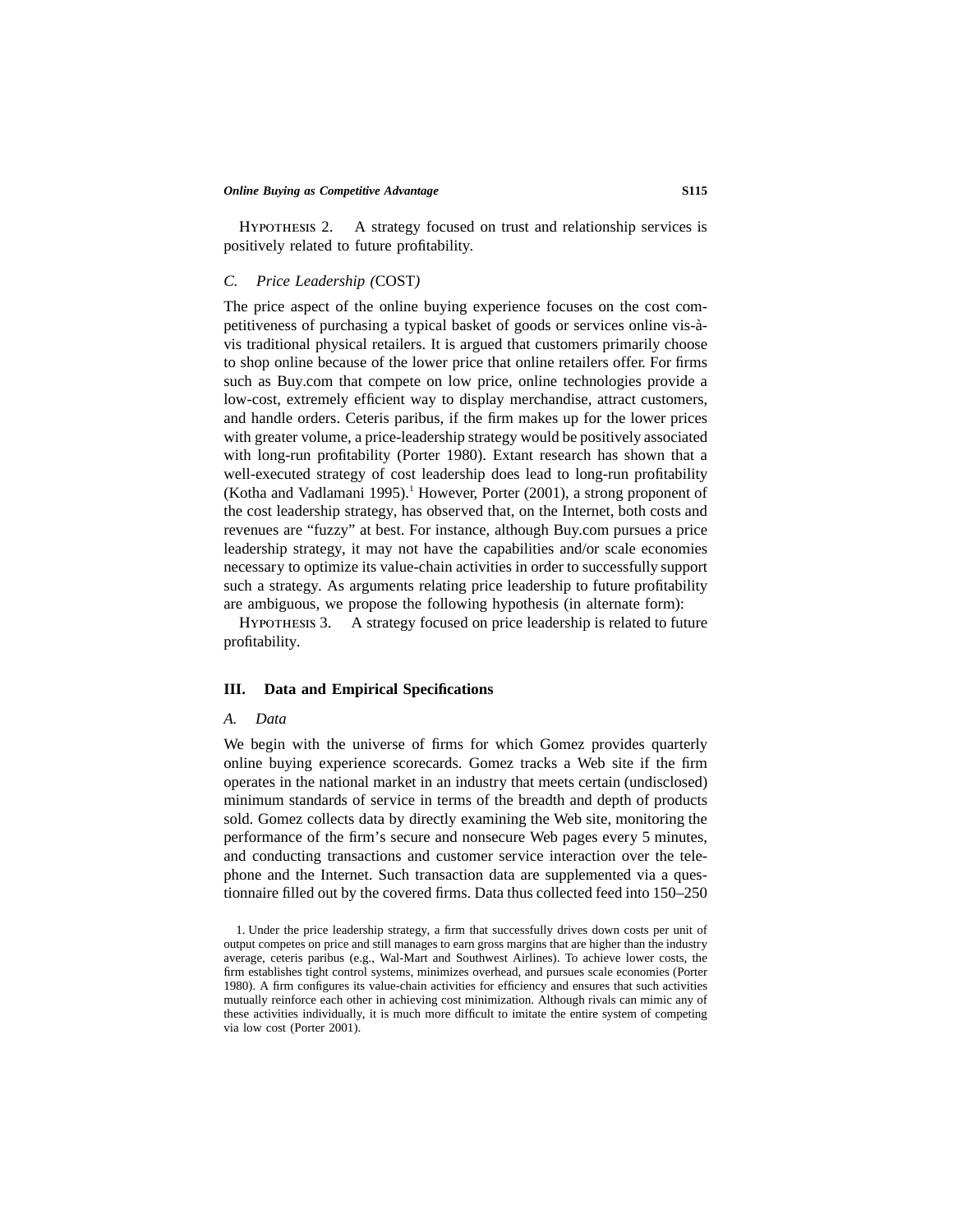### **S116 Journal of Business**

criteria for every ranked firm and are condensed into a score for each of the five dimensions of online buying experience (see appendix).

Every quarter Gomez publishes a score on these five aspects on a scale of 1–10. We hand collect the scorecards for winter 1999, spring 2000, summer 2000, and fall 2000 from Gomez's Web site (http://www.gomez.com). Because Gomez releases scores for each industry-firm on different dates throughout a quarter, we match these scores with the firm's fiscal quarter in which the scores are released.<sup>2</sup> The market value of equity is measured on the last day of the fiscal quarter in which the scores are released. Thus, market values corresponding to the spring 2000 quarter are as of March 31, 2000.

We obtain Gomez scores for 622 online and offline firms. Of these, we find only 51 firms that operate predominantly online and trade in public markets. Following Hand and Lev (2000) and Trueman, Wong, and Zhang (2000), we classify a publicly traded firm as a pure online firm if the firm is a part of the Internet stock list compiled by http://www.internet.com. We eliminate three firms that derive less than 50% of revenues from online operations and two firms for which financial information is unavailable. Table 1 provides the final list of 46 pure Internet firms used in the study.

We hand collect all financial information variables from Securities and Exchange Commission (SEC) 10-K and 10-Q filings from the SEC's EDGAR database at the http://www.sec.gov Web site. We obtain stock prices from http://www.yahoo.com and Bloomberg data services. Since stock price data for some firms are unavailable, we are left with 111 usable firm-quarter observations.

# *B. Empirical Specifications*

In our specifications we use the Tobin's *q* measure as a proxy for the firm's performance and competitive advantage (see Lang and Litzenberger 1989). Economists and strategy researchers have employed Tobin's *q* extensively to study the effects of intangible assets such as market share, focus, brand, research and development, information technology, and advertising on firms' long-term value (e.g., Cockburn and Griliches 1988; Montgomery and Wernerfelt 1988; Hall 1993; Lang and Stulz 1994; and Bharadwaj, Bharadwaj, and Konsynki 1999). The Tobin's *q* measure is a direct, forward-looking, and cross-sectionally comparable measure of long-term profitability (Bhardwaj et al. 1999). Moreover, for Internet companies, other performance measures such

<sup>2.</sup> Two points about the data need mention. First, as an illustration of the timing of disclosures and market data, note that spring 2000 scores for mortgage brokers were released on February 11, 2000. Hence, for a calendar-year mortgage broker, spring 2000 scores are considered as belonging to the first calendar quarter of 2000. Second, for six firms (Amazon.com, Buy.com, Netbank, Value America, Yahoo, and Barnesandnoble.com) in our sample, Gomez provides scores in multiple product categories. For example, Gomez scores for Amazon.com are available for books, music, videos, toys, electronics, and auctions. In such cases, we use the equally weighted average of these scores as the independent variable in our empirical specifications. Because segment disclosures of product-wise sales are patchy or nonexistent, we cannot use weighted average scores.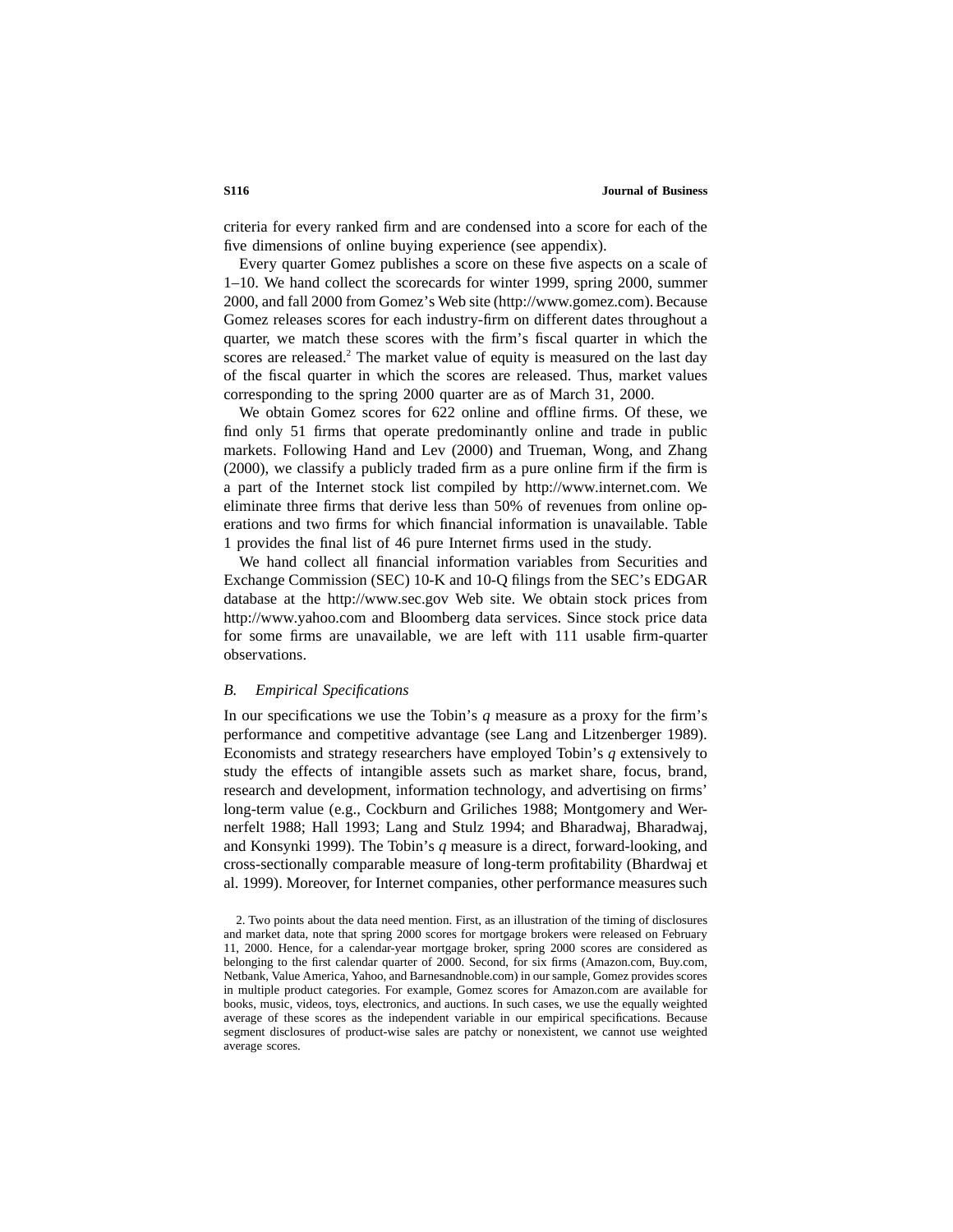| 1-800-flowers.com<br>1<br>24<br>Insweb<br>2<br>25<br>Adam.com<br>Mortgage.com<br>3<br>Nethank<br>26<br>Amazon.com<br>Ameritrade<br>27<br>Onhealth<br>4<br>5<br>Autoweb.com<br>28<br>Outpost<br>Autobytel.com<br>29<br>Peapod<br>6<br>Barnesandnoble.com<br>7<br>Pets.com<br>30<br>8<br>PlanetRx.com<br>31<br>Bigstar.com<br>9<br>Blue Fly<br>32<br>Realtor.com<br>10<br>33<br>Buy.com<br><b>CDNow</b><br>34<br>11<br>12<br>35<br>Sportsline.com<br>drKoop.com<br>36<br>Streamline<br>13<br>Drugstore.com<br>37<br>14<br>$E*Trade$<br>Theglobe.com<br>38<br>15<br>Travelocity<br>Ebay<br>Uniglobe.com<br>16<br>39<br>E-Loan<br>Value America<br>40<br>17<br>eToys.com<br>18<br>41<br>Expedia<br>fatbrain.com<br>42<br>19<br>Utrade<br>20<br>43<br>Web Street<br>Fogdog<br>21<br>44<br>WebMD<br>FTD.<br>HealthCentralRX.com<br>45<br>Webvan<br>22 | Name | Name             |
|-------------------------------------------------------------------------------------------------------------------------------------------------------------------------------------------------------------------------------------------------------------------------------------------------------------------------------------------------------------------------------------------------------------------------------------------------------------------------------------------------------------------------------------------------------------------------------------------------------------------------------------------------------------------------------------------------------------------------------------------------------------------------------------------------------------------------------------------------|------|------------------|
|                                                                                                                                                                                                                                                                                                                                                                                                                                                                                                                                                                                                                                                                                                                                                                                                                                                 |      |                  |
|                                                                                                                                                                                                                                                                                                                                                                                                                                                                                                                                                                                                                                                                                                                                                                                                                                                 |      |                  |
|                                                                                                                                                                                                                                                                                                                                                                                                                                                                                                                                                                                                                                                                                                                                                                                                                                                 |      |                  |
|                                                                                                                                                                                                                                                                                                                                                                                                                                                                                                                                                                                                                                                                                                                                                                                                                                                 |      |                  |
|                                                                                                                                                                                                                                                                                                                                                                                                                                                                                                                                                                                                                                                                                                                                                                                                                                                 |      |                  |
|                                                                                                                                                                                                                                                                                                                                                                                                                                                                                                                                                                                                                                                                                                                                                                                                                                                 |      |                  |
|                                                                                                                                                                                                                                                                                                                                                                                                                                                                                                                                                                                                                                                                                                                                                                                                                                                 |      |                  |
|                                                                                                                                                                                                                                                                                                                                                                                                                                                                                                                                                                                                                                                                                                                                                                                                                                                 |      |                  |
|                                                                                                                                                                                                                                                                                                                                                                                                                                                                                                                                                                                                                                                                                                                                                                                                                                                 |      | Quotesmith.com   |
|                                                                                                                                                                                                                                                                                                                                                                                                                                                                                                                                                                                                                                                                                                                                                                                                                                                 |      |                  |
|                                                                                                                                                                                                                                                                                                                                                                                                                                                                                                                                                                                                                                                                                                                                                                                                                                                 |      | SmarterKids.com  |
|                                                                                                                                                                                                                                                                                                                                                                                                                                                                                                                                                                                                                                                                                                                                                                                                                                                 |      |                  |
|                                                                                                                                                                                                                                                                                                                                                                                                                                                                                                                                                                                                                                                                                                                                                                                                                                                 |      |                  |
|                                                                                                                                                                                                                                                                                                                                                                                                                                                                                                                                                                                                                                                                                                                                                                                                                                                 |      |                  |
|                                                                                                                                                                                                                                                                                                                                                                                                                                                                                                                                                                                                                                                                                                                                                                                                                                                 |      |                  |
|                                                                                                                                                                                                                                                                                                                                                                                                                                                                                                                                                                                                                                                                                                                                                                                                                                                 |      |                  |
|                                                                                                                                                                                                                                                                                                                                                                                                                                                                                                                                                                                                                                                                                                                                                                                                                                                 |      |                  |
|                                                                                                                                                                                                                                                                                                                                                                                                                                                                                                                                                                                                                                                                                                                                                                                                                                                 |      | varsitybooks.com |
|                                                                                                                                                                                                                                                                                                                                                                                                                                                                                                                                                                                                                                                                                                                                                                                                                                                 |      |                  |
|                                                                                                                                                                                                                                                                                                                                                                                                                                                                                                                                                                                                                                                                                                                                                                                                                                                 |      |                  |
|                                                                                                                                                                                                                                                                                                                                                                                                                                                                                                                                                                                                                                                                                                                                                                                                                                                 |      |                  |
|                                                                                                                                                                                                                                                                                                                                                                                                                                                                                                                                                                                                                                                                                                                                                                                                                                                 |      |                  |
| HomeSeekers.com<br>23<br>46<br>Yahoo                                                                                                                                                                                                                                                                                                                                                                                                                                                                                                                                                                                                                                                                                                                                                                                                            |      |                  |

**TABLE 1 Sample of Firms**

as reported or forecasted earnings are often negative and are, hence, uninterpretable as a measure of long-run value.

The use of Tobin's *q* for capturing intangible value stemming from online buying experiences is based on the assumption that the long-run equilibrium market value of a firm must be equal to the replacement value of its assets, thus ensuring a *q* of one. Instances where *q* is greater than one are interpreted as signifying an unmeasured source of value and are generally considered as contributing to a firm's long-run competitive advantage and, hence, long-run value. We estimate the following regression specification:

Tobin's 
$$
q_{ji} = \gamma_0 + \gamma_1
$$
 DIMENSION<sub>j<sub>i</sub></sub> +  $\gamma_{2i}$ IND<sub>ij<sub>i</sub></sub> +  $\gamma_{3K}$ QTR<sub>kji</sub>

\n
$$
+ \gamma_4
$$
GM/TA<sub>j<sub>i</sub></sub> +  $\gamma_5$ PD/TA<sub>j<sub>i</sub></sub> +  $\gamma_6$ MKTG/TA<sub>j<sub>i</sub></sub>\n
$$
+ \gamma_7
$$
GA/TA<sub>j<sub>i</sub></sub> +  $\varphi_{ji$ .\n(1)

Consistent with Chung and Pruitt (1994), we measure Tobin's  $q =$  $(MVE + PS + DEBT)/TA$ , where  $MVE = (closing price of common shares$ at the end of the fiscal quarter)  $\times$  (number of common shares outstanding);  $PS = book$  value of the firm's outstanding preferred stock; DEBT = long-term debt + (short-term liabilities – short-term assets); and  $TA =$ book value of total assets. The variable DIMENSION represents one of the dimensions of online buying experience discussed in Section II (i.e., EASE, SELECTION, TRUST, REL, and COST); IND represents an industry dummy that reflects a firm's membership in each of eight markets (i.e.,  $i =$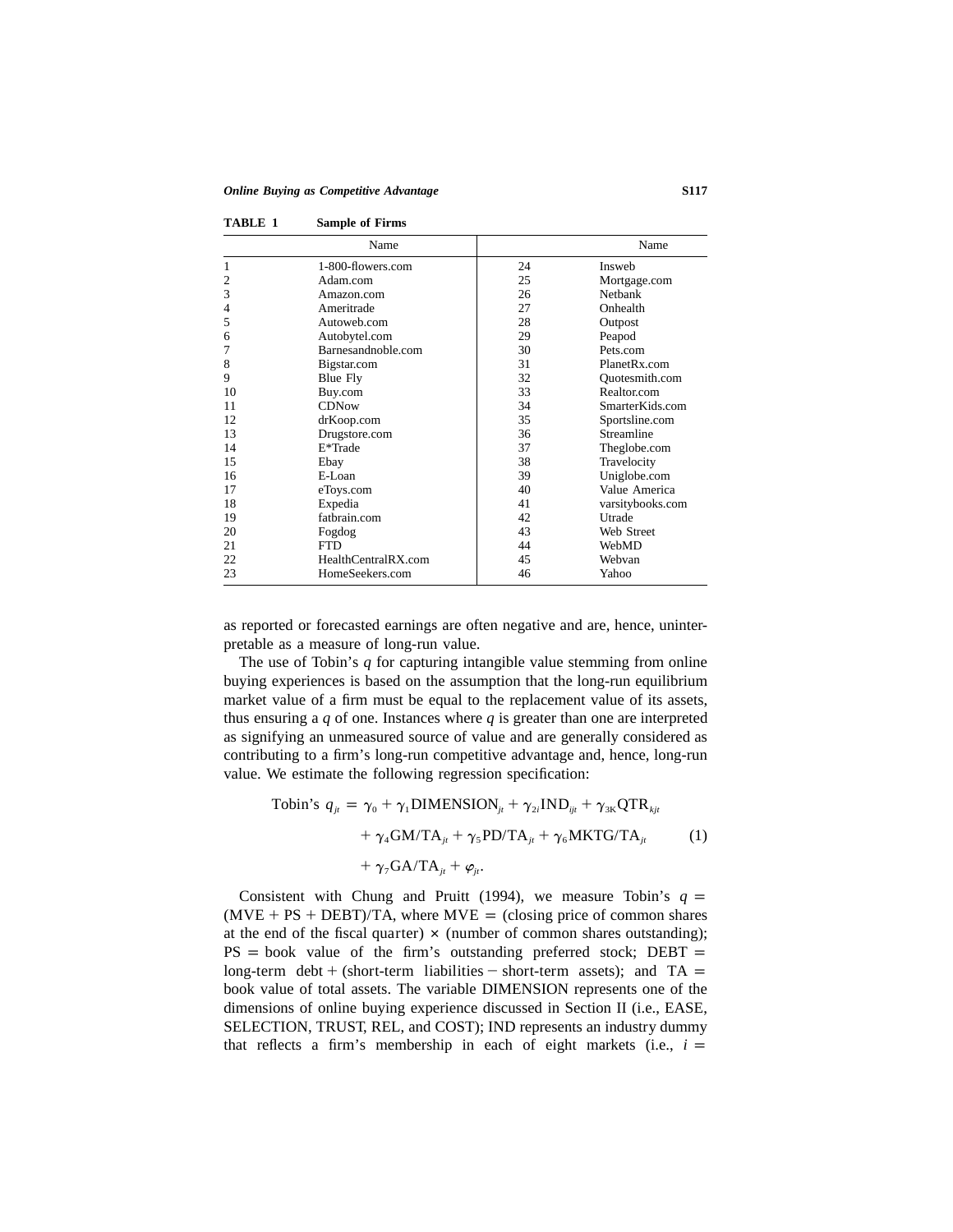1, … , 8: personal finance, shopping, health, computers and office equipment, auto, travel, home and garden, and auctions); and QTR represents quarter dummies. Subscripts *j* and *t* are firm and time subscripts, respectively.

The industry dummies control for unmodeled variables that might covary with the firm's industry membership, and quarter dummies control for period effects. To control for certain components of net income that may contain information about future profitability, we include gross margin (GM/TA), that is, the sales minus cost of goods sold, product development expenses (PD/ TA), marketing expenses (MKTG/TA), and all other administrative expenses (GA/TA; see Demers and Lev 2001). All the financial variables are represented as a percentage of total assets and act as controls for the firm's current gross margins and intensity of research, marketing, and administrative spending. We control for these expenditures because a high level of online buying experience without reference to costs incurred to make such experience possible should not, by itself, imply a competitive advantage.

Our primary coefficient of interest is  $\gamma_1$ . Hypothesis 1 predicts that  $\gamma_1$  for EASE and SELECTION is zero. Hypothesis 2 predicts  $\gamma_1$  for REL and TRUST to be positive, while hypothesis 3 states that  $\gamma_1$  for COST is either positive, negative, or zero. However, it is important to note that coefficient  $\gamma_1$  is not likely to be a cross-sectional constant and is bound to vary with the competitive environment facing the firm. Modeling the effect of the competitive environment on  $\gamma_1$  is also important for understanding the extent to which the longterm advantage stemming from each dimension of online buying experience is competed away or sustained as per the three hypotheses.

*The impact of competition*. As posited before, the extent to which firms are able to obtain superior returns by providing better online buying experiences depends on the barriers to imitation (Tirole 1988; Varian 2002). However, barriers to imitation are never insurmountable (Porter 1980) and depend on the source of advantage, the industry, and the extent of competition. We posit that the higher the level of competition (i.e., the larger the number of rivals in the firm's product market space), the greater the likelihood that benefits accruing to firms will be competed away through imitation, especially for the EASE and SELECTION dimensions. We use the number of firms in the industry (COMP) that operate on the Internet, as classified by the Gomez database, as a proxy for the level of competition. We posit that firms with fewer competitors in their product market space are more likely to reap future benefits from providing superior online buying experience.

To guard against the possibility of other factors affecting the impact of competition on  $\gamma_1$ , we consider and elaborate below the effects of the probability of a firm's survival and of the NASDAQ crash in Internet stocks.

*The probability of survival*. A firm that has limited capital to keep up with its expenditure (i.e., one with a higher "cash burn") will be less likely to survive and reap the excess rents from strategies designed to improve the online buying experience. Following Demers and Lev (2001), we use the ratio of cash flow from operations to the cash balance at the end of the quarter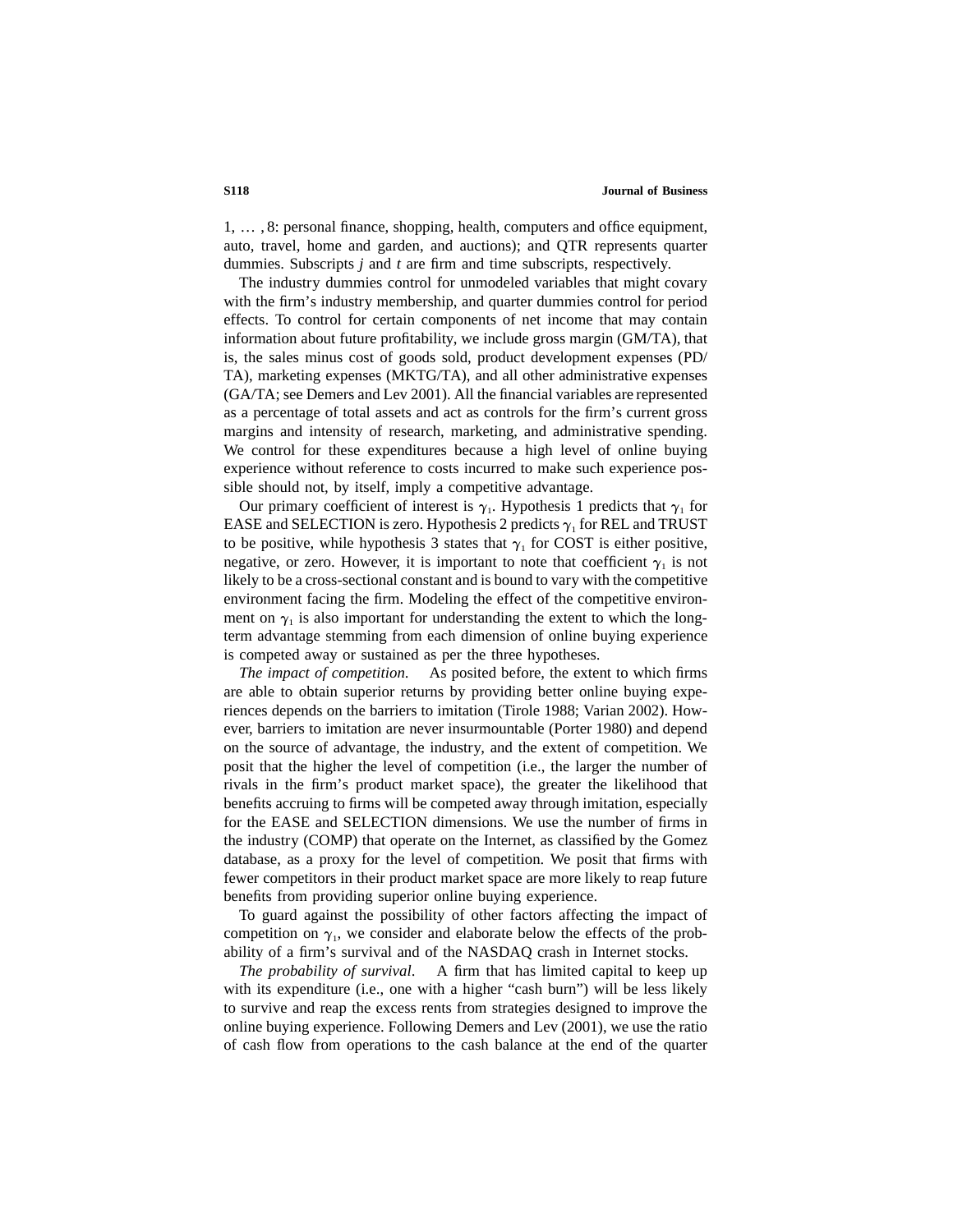(BURN) as our proxy for cash burn. Since most firms' cash flow from operations is negative, a high negative number indicates extensive cash burn and a lower likelihood of survival. For firms with positive cash flow from operations, we set BURN to zero. The higher the BURN variable, the higher the likelihood of survival and, hence, the higher the potential future benefits from providing superior online buying experiences.

*The April 2000 crash*. To ensure robust results, we examine how the stock market crash in e-commerce stocks in April 2000 affected the relation between online buying experience and Tobin's *q*. Recent research finds that the pricing of various factors such as Web traffic significantly declined after the April 2000 sell-off (e.g., Demers and Lev 2001; Keating, Lys, and Magee 2003; Rajgopal, Venkatachalam, and Kotha 2003). If the relation between online buying experience quality and Tobin's *q* results from systematic overvaluation prior to the crash, we should observe significant declines in this relationship after the crash. We capture the impact of April 2000 sell-off using a dummy variable (POST) that is set to one if the observation corresponds with a quarter ending after April 1, 2000, and zero otherwise.

The above discussion leads to the following model, which captures the cross-sectional differences in  $\gamma_1$ :

$$
\gamma_1 = \alpha_0 + \alpha_1 \text{COMP} + \alpha_2 \text{BURN} + \alpha_3 \text{POST.}
$$
 (2)

For parsimony, we substitute equation (2) into equation (1) and estimate equation (3) as follows:

Tobin's 
$$
q_{ji} = \gamma_0 + \gamma_1
$$
 DIMENSION<sub>ji</sub> +  $\gamma_{1a}$  DIMENSION<sub>ji</sub> × COMP<sub>ji</sub>,  
\n $+ \gamma_{1b}$  DIMENSION<sub>ji</sub> × BURN<sub>ji</sub> +  $\gamma_{1c}$  DIMENSION<sub>ji</sub> × POST<sub>i</sub>,  
\n $+ \gamma_2$ COMP<sub>ji</sub> +  $\gamma_3$ BURN<sub>ji</sub> +  $\gamma_4$ POST<sub>i</sub> +  $\gamma_{si}$ IND<sub>iji</sub>,  
\n $+ \gamma_{6k}$ QTR<sub>kj*i*</sub> +  $\gamma_5$ GM/TA<sub>ji</sub> +  $\gamma_8$ PD/TA<sub>ji</sub> +  $\gamma_9$ MKTG/TA<sub>ji</sub>,  
\n $+ \gamma_{10}$ GA/TA<sub>ji</sub> +  $\varphi_{ji}$ .

\n(3)

We include the main effects of COMP, BURN, and POST for completeness.<sup>3</sup> We expect the coefficient on the interaction term  $(\gamma_{1a})$  for the level of competition to be negative. Since a higher BURN represents a higher likelihood of survival than does a lower cash burn, we expect  $\gamma_{1b}$  to be positive. Finally, if the relation between the online buying experience quality and Tobin's *q* results from systematic overvaluation prior to the crash, coefficient  $\gamma_{1c}$  will be negative.

We use a panel data set that has multiple observations for the same firm over a few time periods, and our inferences can be potentially affected by

<sup>3.</sup> Our inferences are unchanged if we estimate eq. (3) excluding the main effects of COMP, BURN, and POST variables.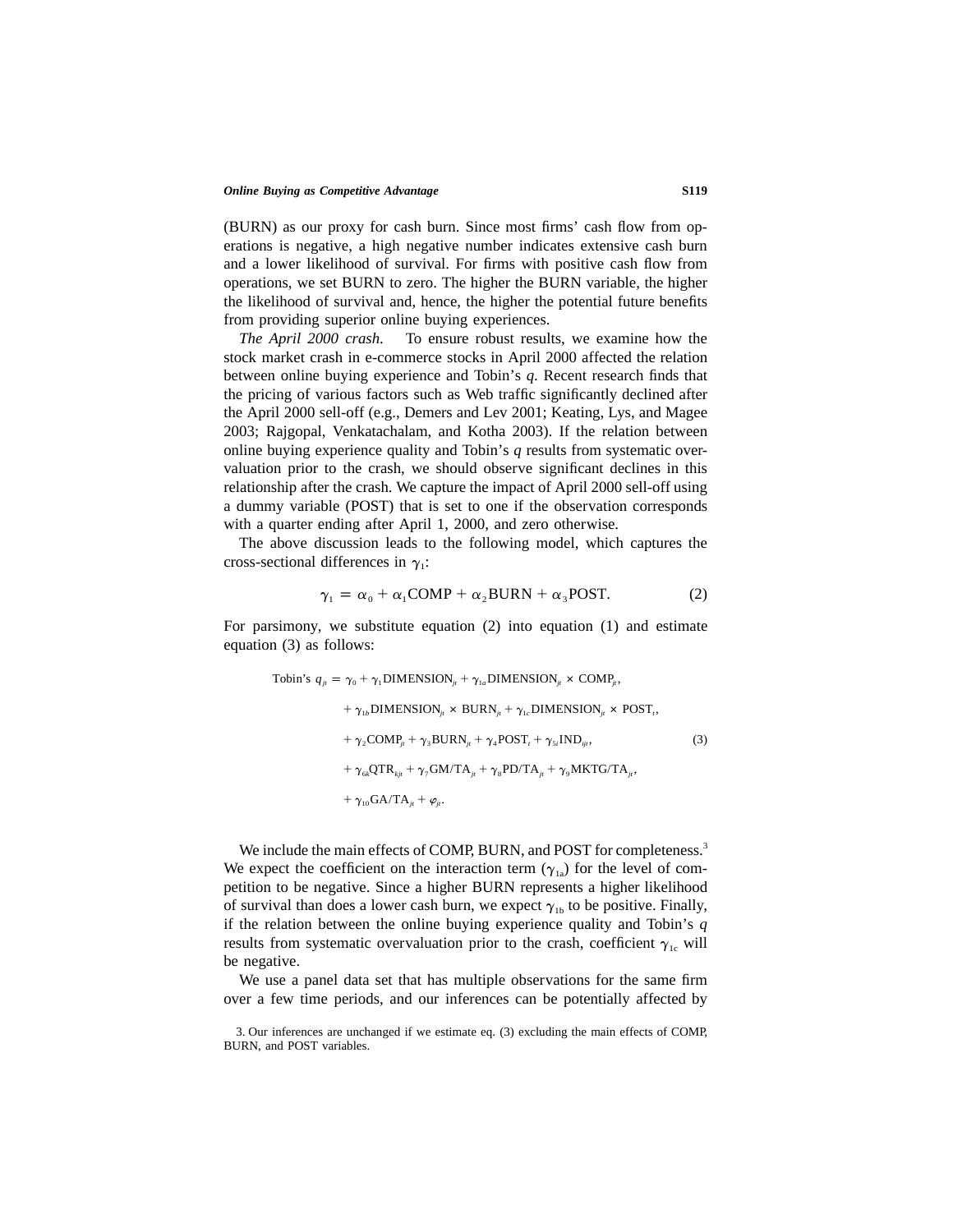serial correlation in the error terms. To control for serial correlation, we use the generalized least squares procedure to estimate all our models.

# **IV. Descriptive Statistics, Results, and Discussion**

# *A. Descriptive Statistics*

Panel A of table 2 provides descriptive statistics for the variables used. Note that we have only 50 firm-quarter observations for the COST dimension. Gomez does not rate the COST dimension for many industries (e.g., apparel, furniture, gifts, health advice, home buying, insurance, and sporting goods). It is evident from panel A that the scores display modest variation. The standard deviation scaled by the mean score ranges from about 20% for the ease of use (EASE) dimension to 29% for the relationship (REL) dimension. We also compute an equally weighted average score of the four dimensions excluding COST (CSCORE).4 This variable displays the least cross-sectional variation (SD divided by the mean is 18%). Limited variation among scores might dampen the power of the empirical tests in detecting significant relations between the scores and the performance measures. Such limited variation probably results from (i) our exclusive focus on pure Internet firms and (ii) Gomez's choice to cover well-followed Web sites that meet certain minimum thresholds of customer confidence and reliability. Hence, self-selection in firm coverage possibly precludes more cross-sectional variation in reported scores.

The descriptive statistics related to financial measures reveal some interesting regularities. Consistent with recent research on Internet stocks, we find that the median firm incurs a loss of \$11.45 million with median sales at \$15.10 million. These losses are not surprising in light of the firms' high marketing and administrative expenses. The mean (median) marketing expenditure expressed as a percentage of total assets is 10% (8%), while the mean (median) administrative expenditures as a percentage of sales is 7% (4%). Despite the losses, these firms enjoyed significant market capitalizations and Tobin's *q*'s. The average (median) market value of firms in our sample was \$4.0 (\$0.3) billion, while the average (median) Tobin's *q* was 4.36 (1.99). The average (median) number of firms in an industry, that is, COMP, is 25 (21). This indicates that, on average, the level of competition is significant. Descriptive statistics presented in panel A of table 2 indicate that BURN is negative across all quartiles, suggesting that most of the firms have negative cash flows from operations.

Panel B of table 2 presents the Pearson correlation matrix of the overall score (CSCORE) and its component dimensions. Not surprisingly, CSCORE is highly correlated with component dimensions. Some of the individual dimensions also display high correlation with one another. For example, the

<sup>4.</sup> Gomez also provides a composite score of all the dimensions, but it is unclear how the composite score is determined. It is noteworthy that the average score that we compute is very highly correlated ( $\rho = .96$ ) with the overall score provided by Gomez.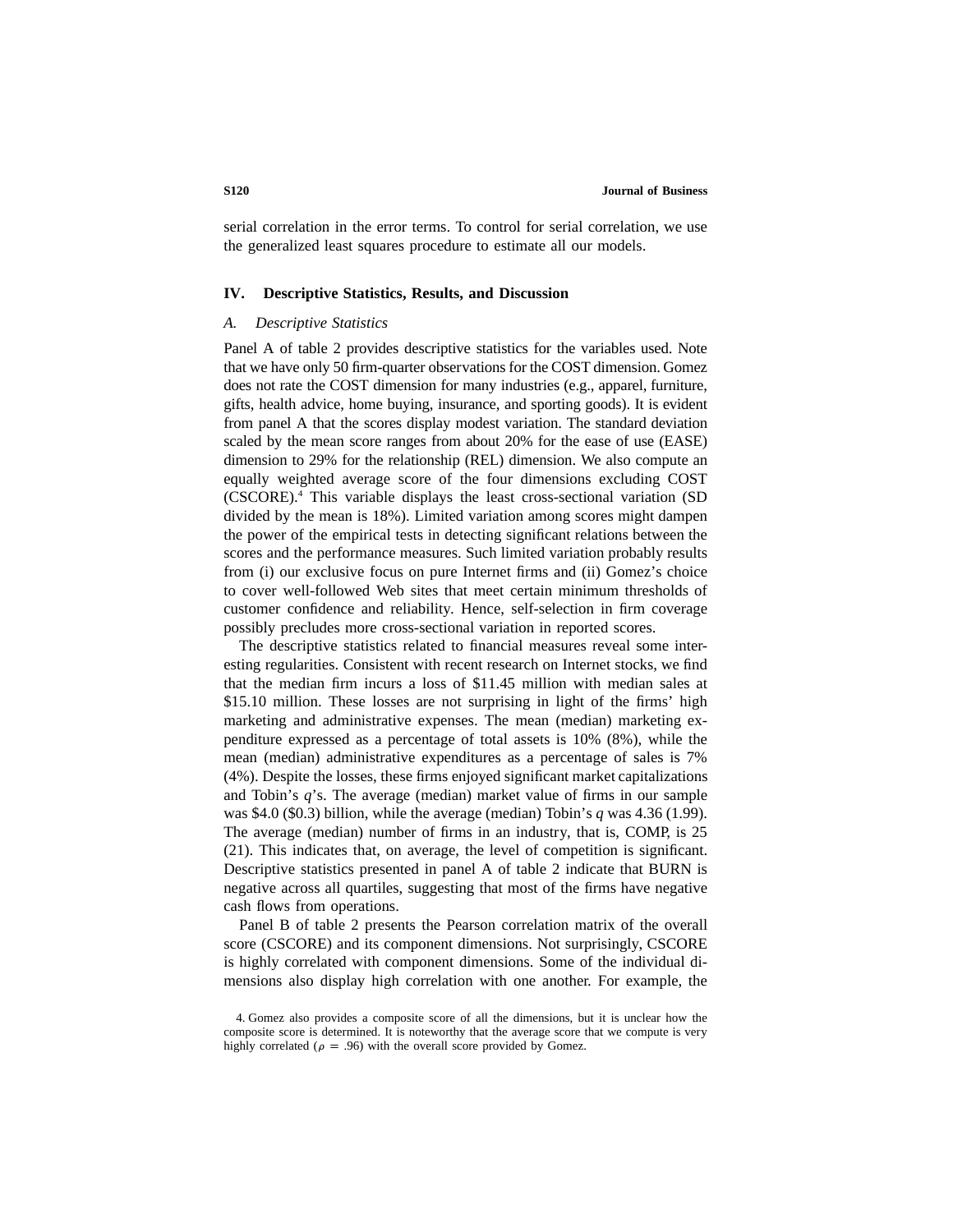correlation between SELECTION and EASE is 0.54, and the correlation between REL and EASE is 0.47. This is possibly because firms that invest heavily in community building and site personalization are also likely to have navigable Web sites.

# *B. Results and Discussion*

We present results from estimating equations (1) and (3) in adjacent columns to enable comparison. Results in table 3 indicate that the overall score (CSCORE), the average of the dimensions, is significantly associated (coefficient = 0.53;  $t = 2.42$ ) with Tobin's q, suggesting that, on average, market participants view superior buying experience as a source of long-term advantage. These results obtain after controlling for expenditure that may influence the quality of online buying experiences. Moreover, the coefficients on product development expenses are, on average, positive and significant, suggesting that the market perceives such expenditures as assets even though they are expensed for accounting purposes.

In the right-hand column under CSCORE in table 3, we present results related to the full model developed in equation (3). Recall that equation (3) considers cross-sectional differences in the relation between online buying experience scores and Tobin's *q*. Here the coefficient on CSCORE, that is, the main effect, is positive and significant. However, the magnitude of this coefficient is substantially higher at  $0.76$  (*t*-statistic = 2.52) as compared with the coefficient of 0.53 reported in the left-hand column under CSCORE in table 3. Interestingly, the interaction between CSCORE and COMP is the only interaction term that is statistically significant. As expected, the coefficient on the interaction term is negative (coefficient  $= -0.01$ ;  $t = -2.03$ ). These results suggest that the quality of overall online buying experience is significantly associated with Tobin's *q,* although the extent of competition reduces the contribution of such experience to long-term profitability. We find that the interactions of CSCORE with POST and BURN are not significant, indicating (i) that the market views the quality of the online buying experience as a source of competitive advantage even after the April 2000 crash and (ii) that the extent of cash burn does not appear to affect the impact of the online buying experience on Tobin's *q*. Next, we report the association between Tobin's *q* and the five dimensions of the online buying experience.

*Hypothesis 1—results*. Our first hypothesis predicts that EASE and SE-LECTION dimensions of the online buying experience will have no relation to future profitability. We present the results of estimating equations (1) and (3) in adjacent columns of table 4. Results from estimating equation (1) indicate that EASE and SELECTION coefficients are not significant. This is consistent with hypothesis 1 that these dimensions do not endow the firm with a long-run competitive advantage.

By contrast, results from estimating equation (3) indicate that the two dimensions related to hypothesis 1 are positively related to Tobin's *q*. Note also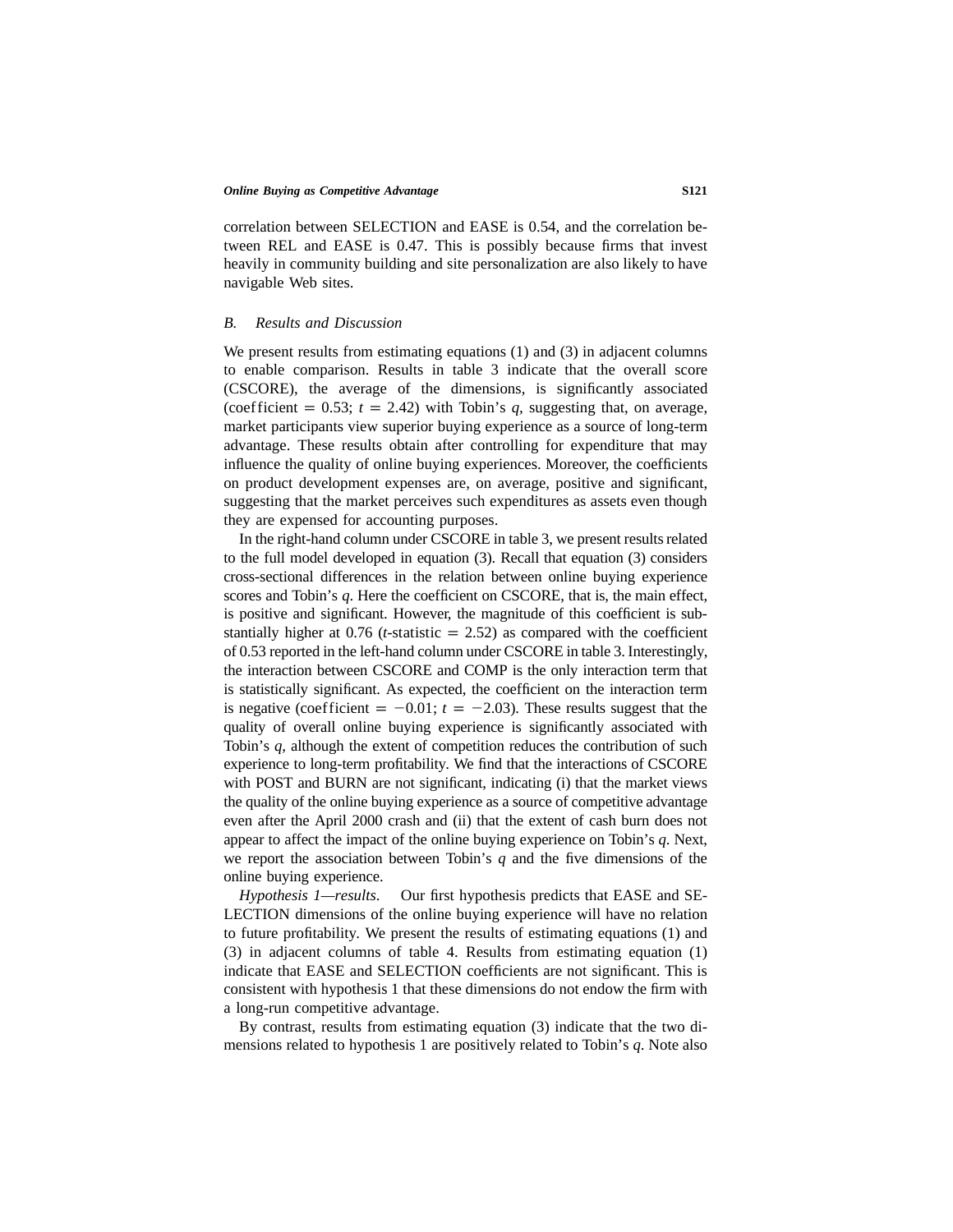| TABLE 2                               | <b>Descriptive Statistics and Correlation Matrix</b> |          |           |          |                   |                   |
|---------------------------------------|------------------------------------------------------|----------|-----------|----------|-------------------|-------------------|
| A. Descriptive Statistics             |                                                      |          |           |          |                   |                   |
| Variable                              | $\boldsymbol{N}$                                     | Mean     | <b>SD</b> | Median   | First<br>Ouartile | Third<br>Quartile |
| Gomez scorecard:                      |                                                      |          |           |          |                   |                   |
| Overall score (CSCORE)                | 111                                                  | 6.39     | 1.16      | 6.41     | 5.57              | 7.49              |
| Ease of use (EASE)                    | 111                                                  | 7.16     | 1.42      | 7.18     | 6.21              | 8.20              |
| On-site resources (SELECTION)         | 111                                                  | 6.36     | 1.56      | 6.37     | 5.31              | 7.69              |
| Customer confidence (TRUST)           | 111                                                  | 6.50     | 1.47      | 6.60     | 5.67              | 7.49              |
| Relationship (REL)                    | 111                                                  | 5.53     | 1.69      | 5.56     | 4.30              | 6.90              |
| Cost (COST)                           | 50                                                   | 7.29     | 1.80      | 7.48     | 6.30              | 8.88              |
| Other variables:                      |                                                      |          |           |          |                   |                   |
| Market value of equity (MV) $(\$$ in  |                                                      |          |           |          |                   |                   |
| millions)                             | 111                                                  | 4,038.32 | 15,549.44 | 264.39   | 77.75             | 942.03            |
| Tobin's $q$                           | 111                                                  | 4.36     | 9.24      | 1.99     | 1.04              | 4.46              |
| Net income (NI) (\$ in millions)      | 111                                                  | $-28.74$ | 61.98     | $-11.45$ | $-29.21$          | $-5.89$           |
| Sales (\$ in millions)                | 111                                                  | 66.93    | 132.57    | 15.10    | 5.55              | 47.16             |
| Gross margin as a percentage of total |                                                      |          |           |          |                   |                   |
| assets (GM/TA)                        | 111                                                  | .04      | .07       | .02      | .01               | .07               |
| Product development expenses as a     |                                                      |          |           |          |                   |                   |
| percentage of total assets (PD/TA)    | 111                                                  | .02      | .04       | .02      | .01               | .03               |
| Marketing expenses as a percentage    |                                                      |          |           |          |                   |                   |
| of total assets (MKTG/TA)             | 111                                                  | .10      | .10       | .08      | .04               | .15               |
| General and administrative expenses   |                                                      |          |           |          |                   |                   |
| as a percentage of total assets (GA/  |                                                      |          |           |          |                   |                   |
| TA)                                   | 111                                                  | .07      | .11       | .04      | .00               | .09               |
| Cash burn (BURN)                      | 111                                                  | $-.36$   | .51       | $-.20$   | $-.44$            | $-.07$            |
| Level of competition (COMP)           | 111                                                  | 24.19    | 13.78     | 21.00    | 14.00             | 31.00             |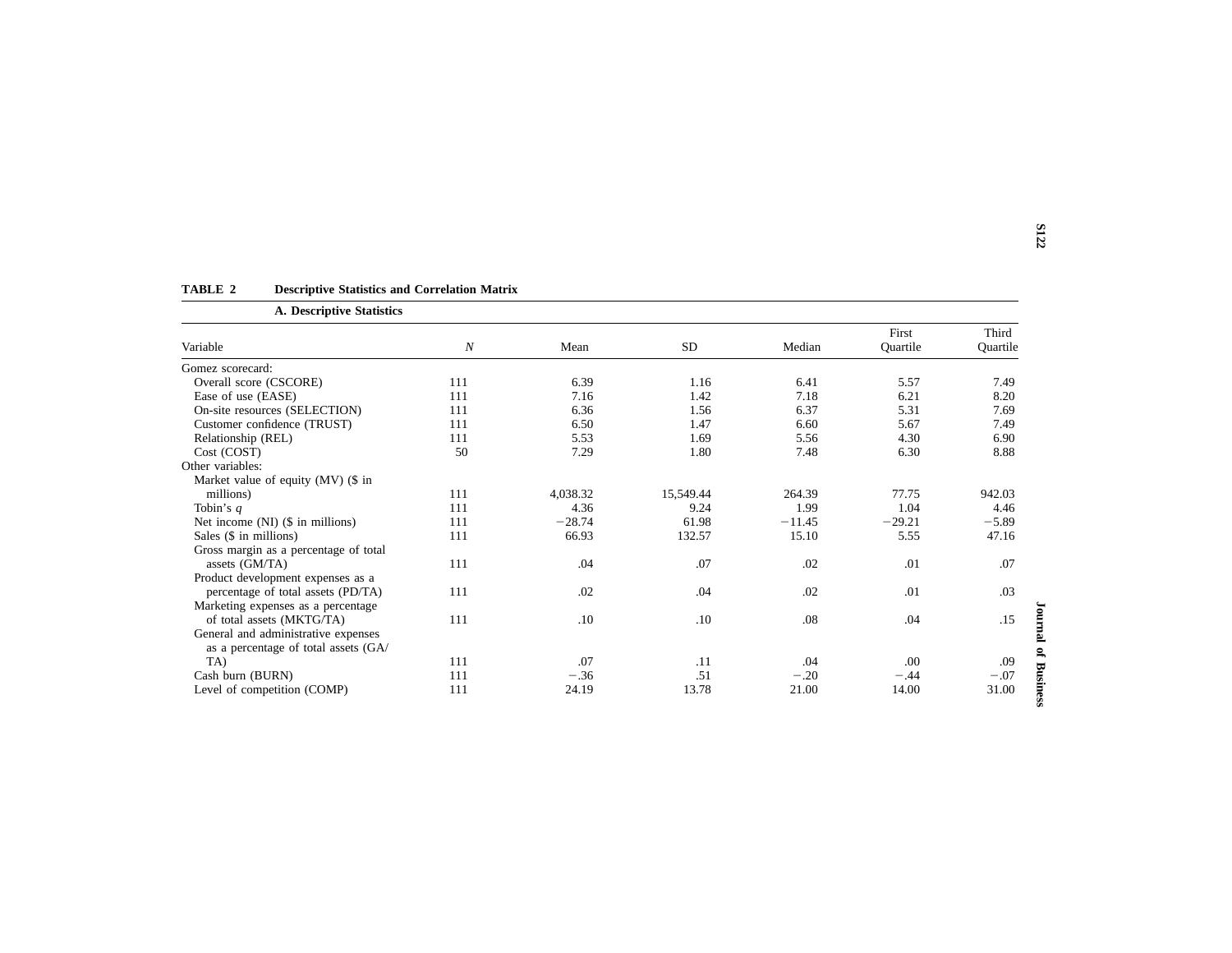| <b>B. Pearson Correlation Matrix</b>                                                               |               |        |                  |              |  |
|----------------------------------------------------------------------------------------------------|---------------|--------|------------------|--------------|--|
|                                                                                                    | <b>CSCORE</b> | EASE   | <b>SELECTION</b> | <b>TRUST</b> |  |
| Ease of use (EASE)                                                                                 | $.77*$        |        |                  |              |  |
| On-site resources (SELECTION)                                                                      | $.81*$        | $.54*$ |                  |              |  |
| Customer confidence (TRUST)                                                                        | $.67*$        | $.35*$ | $.42*$           |              |  |
| Relationship (REL)                                                                                 | $.76*$        | $.47*$ | .48*             | $.29*$       |  |
| Cost (COST)                                                                                        | $.24*$        | .04    | $.33*$           | $.31*$       |  |
| * Statistically significant correlation coefficients at the 5% level of significance (two-tailed). |               |        |                  |              |  |
|                                                                                                    |               |        |                  |              |  |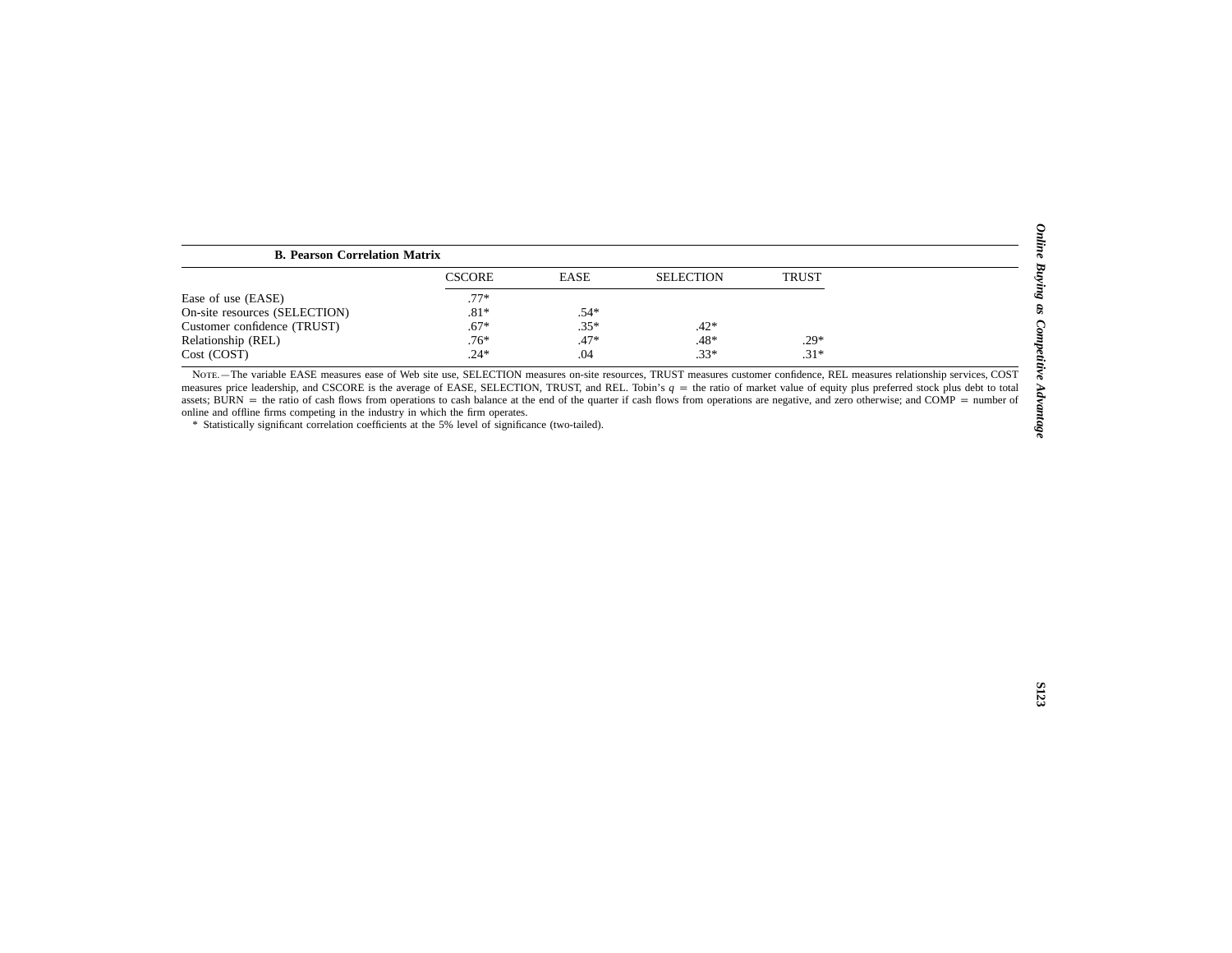|                    |                          |           | <b>CSCORE</b>   |
|--------------------|--------------------------|-----------|-----------------|
|                    | Predicted<br>Sign        | Eq. $(1)$ | Eq. $(3)$       |
| <b>DIMENSION</b>   | $+$                      | $.53*$    | $.76***$        |
|                    |                          | (2.42)    | (2.52)          |
| DIMENSION × COMP   |                          |           | $-.01*$         |
|                    |                          |           | $(-2.03)$       |
| DIMENSION × BURN   | $^{+}$                   |           | .15             |
|                    |                          |           | (.23)           |
| DIMENSION × POST   |                          |           | .10             |
|                    |                          |           | (.23)           |
| <b>COMP</b>        |                          |           | .84             |
| <b>BURN</b>        | $\gamma$                 |           | (.49)<br>$-.55$ |
|                    |                          |           | $(-.15)$        |
| <b>POST</b>        |                          |           | .84             |
|                    |                          |           | (.49)           |
| GM/TA              | $^{+}$                   | 8.10*     | 11.80*          |
|                    |                          | (1.85)    | (2.34)          |
| PD/TA              | $\overline{\mathcal{L}}$ | 14.57*    | 13.89           |
|                    |                          | (2.19)    | (1.96)          |
| <b>MKTG/TA</b>     | $\overline{\mathcal{L}}$ | 1.58      | .73             |
|                    |                          | (.60)     | (.24)           |
| GA/TA              | $\gamma$                 | 5.01      | 5.06            |
|                    |                          | (1.82)    | (1.74)          |
| $\boldsymbol{N}$   |                          | 107       | 107             |
| Adjusted $R^2$ (%) |                          | 85        | 73              |

| TABLE 3 | <b>GLS Regression Statistics Relating Overall Online Buying Experience</b> |
|---------|----------------------------------------------------------------------------|
|         | to Tobin's q                                                               |

NOTE.—Tobin's  $q =$  ratio of market value of equity plus preferred stock plus debt to total assets, GM/TA = gross margin as a percentage of total assets,  $PD/TA =$  product development expenditures as a percentage of total assets, MKTG/TA = marketing expenses as a percentage of total assets, and GA/TA = net general and administrative expenses as a percentage of total assets. The variable DIMENSION represents CSCORE, which in turn is the average of EASE, SELECTION, TRUST, and REL, where EASE measures ease of Web site use, SELECTION measures on-site resources, TRUST measures customer confidence, and REL measures relationship services. The variable COMP is the number of online and offline firms competing in the industry in which the firm operates; BURN is the ratio of cash flows from operations to cash balance at the end of the quarter if cash flows from operations is negative, and zero otherwise; and POST is a dummy variable that takes on the value of one if the observation belongs to a quarter that ends after April 1, 2000, and zero otherwise. Coefficients on industry (IND) and quarter (QTR) dummies are suppressed for convenience. The *t*-statistics are presented in parentheses. The *t*-values are White (1980) adjusted whenever the  $\chi^2$  test for homoskedasticity is rejected. Outliers representing observations with *R*-student greater than the absolute value of two were deleted.

\* Statistically significant coefficients at the 5% level of significance (one-tailed when the sign is predicted, two-tailed otherwise).

\*\* Statistically significant coefficients at the 1% level of significance (one-tailed when the sign is predicted, two-tailed otherwise).

that the DIMENSION and COMP interactions are negative and significant for both EASE and SELECTION. A comparison of results from the two estimation equations reveals two interesting findings. First, the coefficients on these dimensions are insignificant for equation (1) but are positive and significant for equation (3). Second, the interactions between COMP and both EASE and SELECTION are negative and significant. Hence, it appears that EASE and SELECTION provide an advantage that is competed away by rival firms. On the Internet, since every competitor is only a "click" away, information regarding the depth of product and service offerings (SELECTION) is highly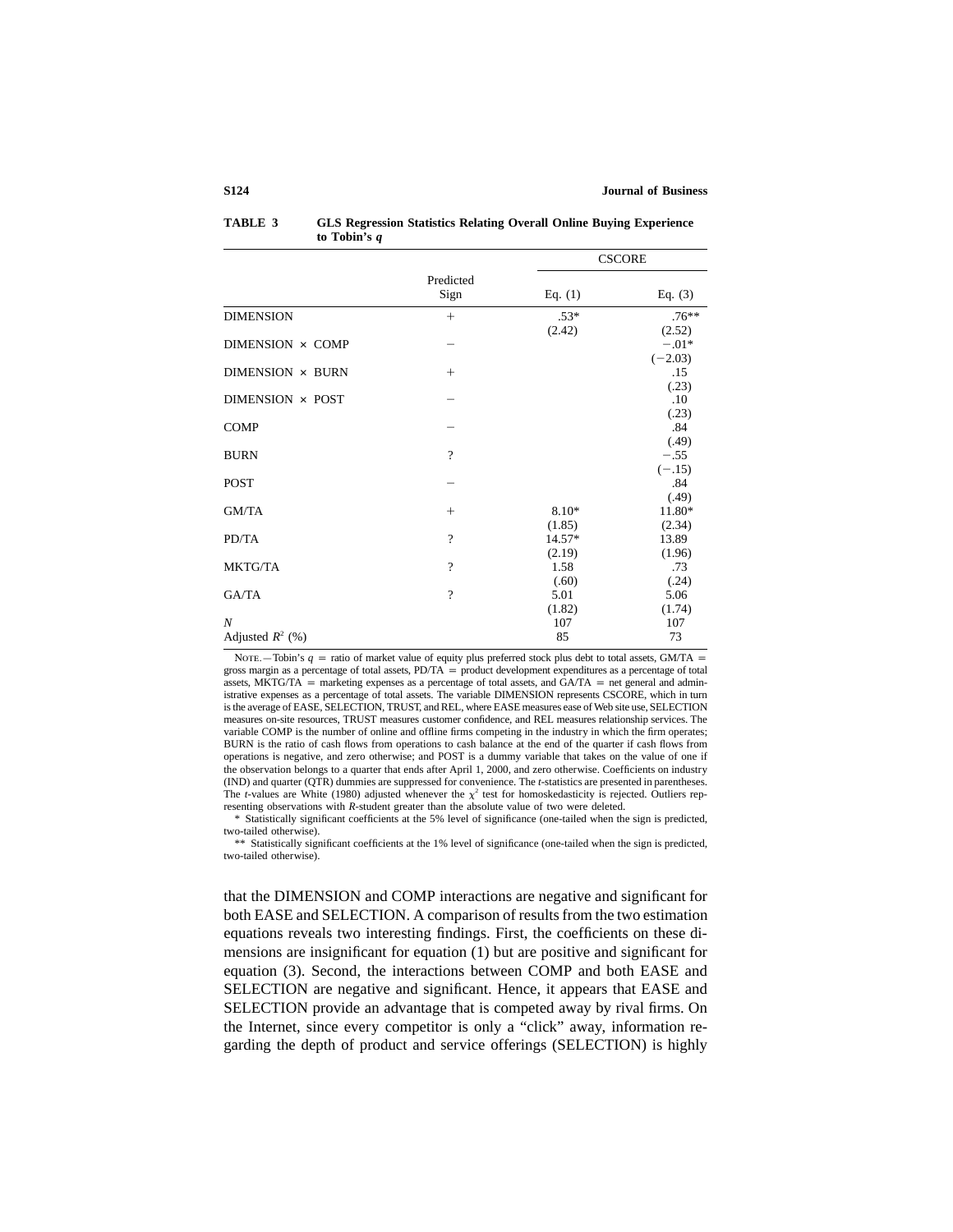# *Online Buying as Competitive Advantage* **S125**

|                    |                    |                  | EASE          | <b>SELECTION</b> |                    |  |
|--------------------|--------------------|------------------|---------------|------------------|--------------------|--|
| Variable           | Predicted<br>Sign  | Eq. $(1)$        | Eq. $(3)$     | Eq. $(1)$        | Eq. $(3)$          |  |
| <b>DIMENSION</b>   | $\theta$           | .28              | $.79**$       | .16              | $.54*$             |  |
|                    |                    | (1.48)           | (2.76)        | (1.00)           | (2.05)             |  |
| DIMENSION × COMP   |                    |                  | $-.01*$       |                  | $-.01*$            |  |
|                    |                    |                  | $(-2.12)$     |                  | $(-1.93)$          |  |
| DIMENSION × BURN   | $^{+}$             |                  | .56           |                  | $-.01$             |  |
|                    |                    |                  | (1.05)        |                  | $(-.02)$           |  |
| DIMENSION × POST   |                    |                  | $-.17$        |                  | $-.25$             |  |
|                    |                    |                  | $(-.49)$      |                  | $(-.89)$           |  |
| <b>COMP</b>        |                    |                  | .82           |                  | .41                |  |
|                    |                    |                  | (.46)         |                  | (.25)              |  |
| <b>BURN</b>        | $\overline{\cdot}$ |                  | $-3.50$       |                  | .47                |  |
|                    |                    |                  | $(-.93)$      |                  | (.18)              |  |
| <b>POST</b>        |                    |                  | .41           |                  | .72                |  |
|                    |                    |                  | (.13)         |                  | (.27)              |  |
| <b>GM/TA</b>       | $^{+}$             | 8.17*            | 4.01          | $7.55*$          | 10.77*             |  |
| PD/TA              | $\overline{\cdot}$ | (1.82)<br>15.43* | (.78)<br>1.41 | (1.68)<br>15.24* | (2.11)<br>$15.37*$ |  |
|                    |                    | (2.28)           | (.13)         | (2.23)           | (2.19)             |  |
| <b>MKTG/TA</b>     | $\gamma$           | .39              | 4.72          | .54              | .54                |  |
|                    |                    | (.15)            | (2.29)        | (.20)            | (.17)              |  |
| GA/TA              | $\gamma$           | 3.457            | 11.30         | 3.695            | 4.13               |  |
|                    |                    | (1.28)           | (3.78)        | (1.33)           | (1.37)             |  |
| N                  |                    | 107              | 107           | 107              | 107                |  |
| Adjusted $R^2$ (%) |                    | 72               | 73            | 72               | 72                 |  |

| TABLE 4 | <b>GLS Regression Statistics Relating Online Buying Experience to</b> |
|---------|-----------------------------------------------------------------------|
|         | Tobin's q as per Hypothesis 1                                         |

NOTE.—Tobin's  $q =$  ratio of market value of equity plus preferred stock plus debt to total assets, GM/TA  $=$  gross margin as a percentage of total assets, PD/TA  $=$  product development expenditures as a percentage of total assets, MKTG/TA = marketing expenses as a percentage of total assets, and GA/TA = net general and administrative expenses as a percentage of total assets. The variable DIMENSION represents each of the dimensions, EASE and SELECTION. The variable EASE measures ease of Web site use, and SELECTION measures on-site resources. The variable COMP is the number of online and offline firms competing in the industry in which the firm operates; BURN is the ratio of cash flows from operations to cash balance at the end of the quarter if cash flows from operations is negative, and zero otherwise; and POST is a dummy variable that takes on the value of one if the observation belongs to a quarter that ends after April 1, 2000, and zero otherwise. Coefficients on industry (IND) and quarter (QTR) dummies are suppressed for convenience. The *t*-statistics are presented in parentheses. The *t*-values are White (1980) adjusted whenever the  $\chi^2$  test for homoskedasticity is rejected. Outliers representing observations with *R*-student greater than the absolute value of two were deleted.

\* Statistically significant coefficients at the 5% level of significance (one-tailed when the sign is predicted, two-tailed otherwise).

\*\* Statistically significant coefficients at the 1% level of significance (one-tailed when the sign is predicted, two-tailed otherwise).

transparent. Moreover, the layout of the Web site and its functionality (EASE) can be readily studied and understood and is, hence, likely to be imitated by competitors. Taken together, the results provide strong evidence to suggest that Web site usability and wide product selection, while beneficial, get competed away in the presence of rival firms.

*Hypotheses 2 and 3—results*. In table 5 we present the results of testing hypothesis 2 relating to the TRUST and REL. Hypothesis 2 states that TRUST and REL are dimensions that are difficult to imitate and, hence, represent an advantage that is unlikely to get competed away. Consistent with hypothesis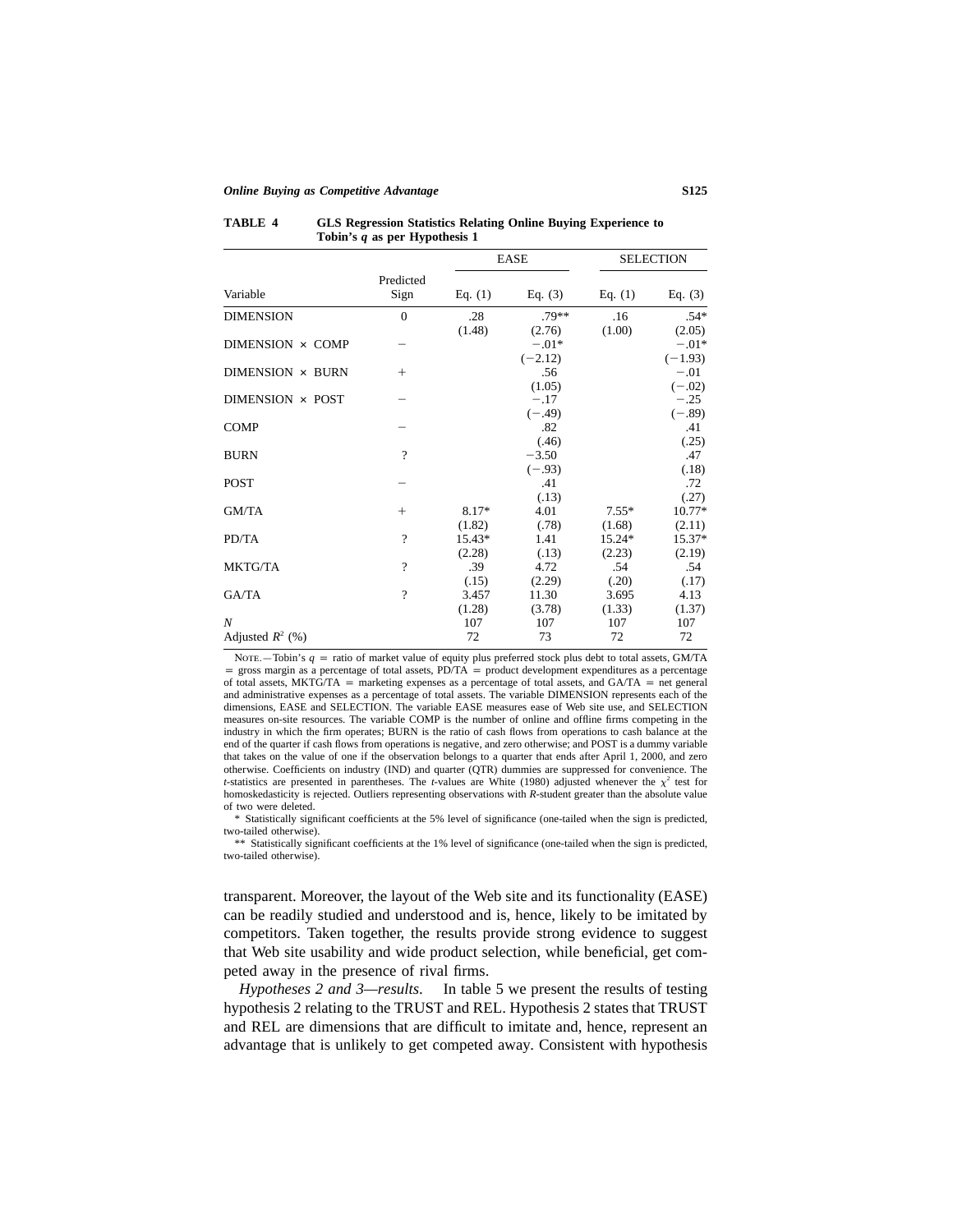|                                      |                          |                  |                                                                                                                                      |                   |                               |                   |                             | S126                       |
|--------------------------------------|--------------------------|------------------|--------------------------------------------------------------------------------------------------------------------------------------|-------------------|-------------------------------|-------------------|-----------------------------|----------------------------|
| TABLE 5                              |                          |                  | GLS Regression Statistics Relating Online Buying Experience to Tobin's q as per Hypotheses 2 and 3<br><b>TRUST</b><br>(Hypothesis 2) |                   | <b>REL</b><br>(Hypothesis 2)  |                   | COST<br>(Hypothesis 3)      |                            |
|                                      | Predicted<br>Sign        | Eq. $(1)$        | Eq. $(3)$                                                                                                                            | Eq. $(1)$         | Eq. $(3)$                     | Eq. $(1)$         | Eq. $(3)$                   |                            |
| <b>DIMENSION</b><br>DIMENSION × COMP | $+H2/$<br>$+/-H3$        | $.32*$<br>(2.07) | $.86**$<br>(3.43)<br>$-.01*$                                                                                                         | $.37**$<br>(2.48) | $.73**$<br>(3.06)<br>$-.02**$ | $.50**$<br>(3.08) | $.93**$<br>(3.91)<br>$-.01$ |                            |
| DIMENSION × BURN                     | $\! + \!\!\!\!$          |                  | $(-1.77)$<br>$.73*$<br>(1.86)                                                                                                        |                   | $(-2.96)$<br>.07<br>(.23)     |                   | $(-1.13)$<br>.16<br>(.59)   |                            |
| DIMENSION × POST                     |                          |                  | $-.32$<br>$(-.96)$                                                                                                                   |                   | .07<br>(.23)                  |                   | $-.33$<br>$(-.78)$          |                            |
| <b>COMP</b>                          |                          |                  | .66<br>(.41)                                                                                                                         |                   | 1.56<br>(.94)                 |                   | $-.63$<br>$(-.31)$          |                            |
| <b>BURN</b>                          | $\overline{\mathcal{L}}$ |                  | $-3.80$<br>$(-1.61)$                                                                                                                 |                   | $-.14$<br>$(-.10)$            |                   | $-1.01$<br>$(-.48)$         |                            |
| <b>POST</b>                          |                          |                  | 1.09<br>(.41)                                                                                                                        |                   | $-1.56$<br>$(-.74)$           |                   | 1.75<br>(.50)               | <b>Journal of Business</b> |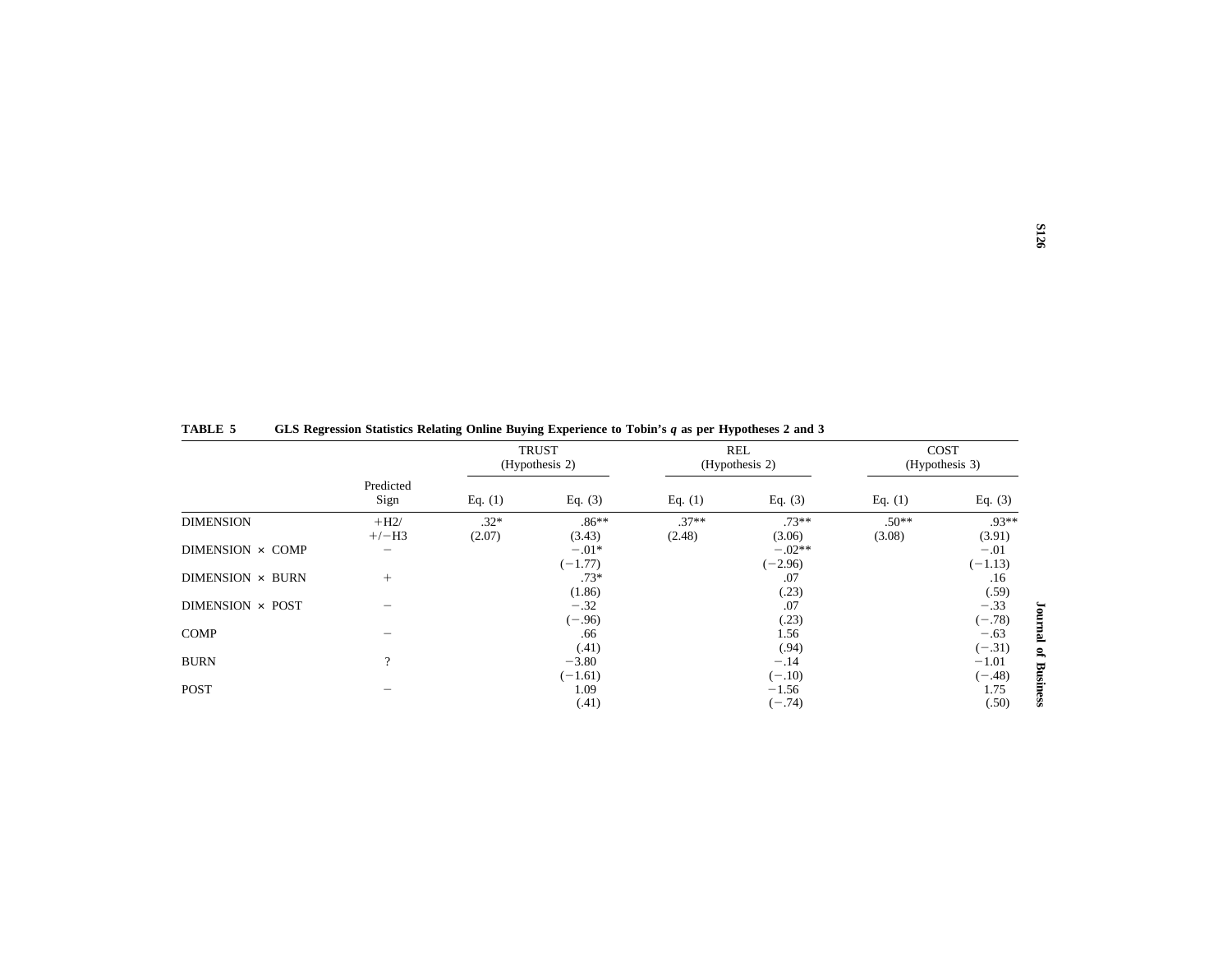| GM/TA                                                                                                                                                                                                                                                                                                                                                                                                                                                                                                                                                                                                                                                                                                                                                                                                                                                                                                                                                                                                                                                                                                                                                                                                                                                                                                            | $^{+}$                   | 7.21   | 13.41** | $8.40*$ | $13.45**$ | $-3.14$  | <b>Online</b><br>5.24 |
|------------------------------------------------------------------------------------------------------------------------------------------------------------------------------------------------------------------------------------------------------------------------------------------------------------------------------------------------------------------------------------------------------------------------------------------------------------------------------------------------------------------------------------------------------------------------------------------------------------------------------------------------------------------------------------------------------------------------------------------------------------------------------------------------------------------------------------------------------------------------------------------------------------------------------------------------------------------------------------------------------------------------------------------------------------------------------------------------------------------------------------------------------------------------------------------------------------------------------------------------------------------------------------------------------------------|--------------------------|--------|---------|---------|-----------|----------|-----------------------|
|                                                                                                                                                                                                                                                                                                                                                                                                                                                                                                                                                                                                                                                                                                                                                                                                                                                                                                                                                                                                                                                                                                                                                                                                                                                                                                                  |                          | (1.63) | (2.55)  | (1.92)  | (2.76)    | $(-.64)$ | (.71)                 |
| PD/TA                                                                                                                                                                                                                                                                                                                                                                                                                                                                                                                                                                                                                                                                                                                                                                                                                                                                                                                                                                                                                                                                                                                                                                                                                                                                                                            | $\overline{?}$           | 14.47* | 15.35*  | 14.64*  | $14.21*$  | 5.56     | $-4.22$               |
|                                                                                                                                                                                                                                                                                                                                                                                                                                                                                                                                                                                                                                                                                                                                                                                                                                                                                                                                                                                                                                                                                                                                                                                                                                                                                                                  |                          | (2.15) | (2.24)  | (2.20)  | (2.10)    | (.30)    | Buying as<br>$(-.20)$ |
| MKTG/TA                                                                                                                                                                                                                                                                                                                                                                                                                                                                                                                                                                                                                                                                                                                                                                                                                                                                                                                                                                                                                                                                                                                                                                                                                                                                                                          | $\overline{\cdot}$       | .35    | .03     | 1.97    | .24       | $-1.67$  | $-.81$                |
|                                                                                                                                                                                                                                                                                                                                                                                                                                                                                                                                                                                                                                                                                                                                                                                                                                                                                                                                                                                                                                                                                                                                                                                                                                                                                                                  |                          | (.14)  | (.01)   | (.74)   | (.08)     | $(-.49)$ | $(-.18)$              |
| GA/TA                                                                                                                                                                                                                                                                                                                                                                                                                                                                                                                                                                                                                                                                                                                                                                                                                                                                                                                                                                                                                                                                                                                                                                                                                                                                                                            | $\overline{\mathcal{L}}$ | 4.10   | 3.72    | 5.292   | 4.63      | 8.37*    | 3.54                  |
|                                                                                                                                                                                                                                                                                                                                                                                                                                                                                                                                                                                                                                                                                                                                                                                                                                                                                                                                                                                                                                                                                                                                                                                                                                                                                                                  |                          | (1.52) | (1.28)  | (1.91)  | (1.61)    | (2.15)   | (.70)                 |
| $\boldsymbol{N}$                                                                                                                                                                                                                                                                                                                                                                                                                                                                                                                                                                                                                                                                                                                                                                                                                                                                                                                                                                                                                                                                                                                                                                                                                                                                                                 |                          | 107    | 107     | 107     | 107       | 47       | 46                    |
| Adjusted $R^2$ (%)                                                                                                                                                                                                                                                                                                                                                                                                                                                                                                                                                                                                                                                                                                                                                                                                                                                                                                                                                                                                                                                                                                                                                                                                                                                                                               |                          | 73     | 74      | 73      | 74        | 46       | Competitive<br>51     |
| total assets. The variable DIMENSION represents the dimensions TRUST, REL, and COST. The variable TRUST measures customer confidence, REL measures relationship services, and<br>COST measures price leadership. The variable COMP is the number of online and offline firms competing in the industry in which the firm operates; BURN is the ratio of cash flows from<br>operations to cash balance at the end of the quarter if cash flows from operations is negative, and zero otherwise; and POST is a dummy variable that takes on the value of one if the<br>observation belongs to a quarter that ends after April 1, 2000, and zero otherwise. Coefficients on industry (IND) and quarter (QTR) dummies are suppressed for convenience. The t-statistics<br>are presented in parentheses. The <i>t</i> -values are White (1980) adjusted whenever the $\chi^2$ test for homoskedasticity is rejected. Outliers representing observations with R-student greater than the<br>absolute value of two were deleted.<br>* Statistically significant coefficients at the 5% level of significance (one-tailed when the sign is predicted, two-tailed otherwise).<br>** Statistically significant coefficients at the 1% level of significance (one-tailed when the sign is predicted, two-tailed otherwise). |                          |        |         |         |           |          | Advantage             |
|                                                                                                                                                                                                                                                                                                                                                                                                                                                                                                                                                                                                                                                                                                                                                                                                                                                                                                                                                                                                                                                                                                                                                                                                                                                                                                                  |                          |        |         |         |           |          | S12                   |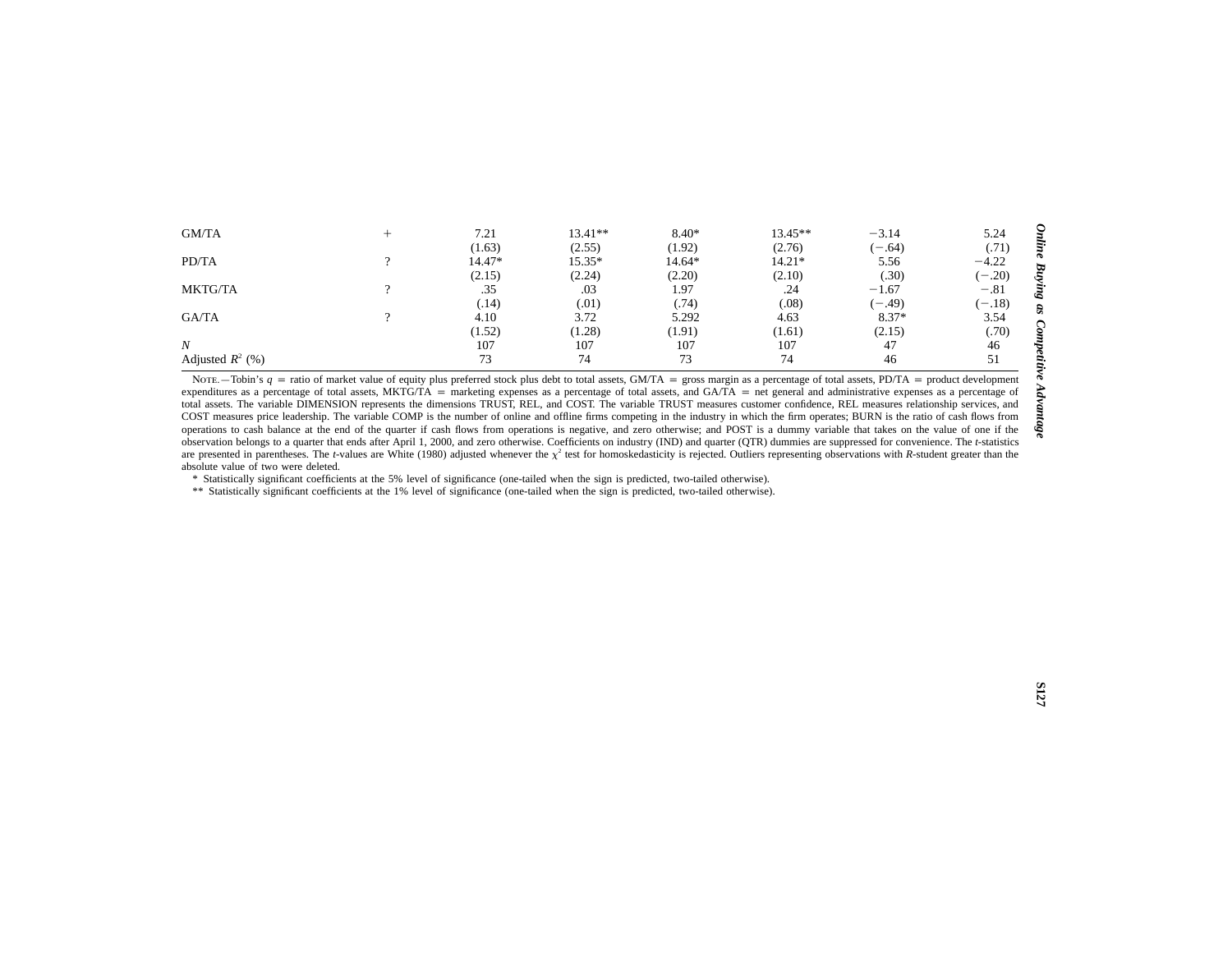2, results from estimating equation (1) show that TRUST (coefficient  $=$ 0.32;  $t = 2.07$ ) and REL (coefficient = 0.37;  $t = 2.48$ ) are positively associated with Tobin's *q*. 5

In estimating the full model in equation (3), we find that the DIMENSION and COMP interaction is negative and statistically significant. Nevertheless, the coefficient on the main effect, that is, the DIMENSION variable, is positive and statistically significant. Interestingly, the coefficient magnitudes of 0.86 and 0.73 for TRUST and REL, respectively, for equation (3), are almost three times the coefficients for equation (1) (0.32 and 0.37, respectively). The results suggest that the relationship services provide a long-run advantage to Internet firms and that this advantage, while susceptible to competition, is not fully imitable. This is because competencies needed for these strategies display causally ambiguous characteristics (Reed and DeFilipi 1990). These findings reinforce the importance of building relationships and customer confidence by an online firm for generating competitive advantage.

Regarding hypothesis 3, we find that COST is positive and statistically significant (coefficient =  $0.50$ ;  $t = 3.08$ ). We conjecture that investors view the price leadership strategy for Internet firms as a sustainable advantage because the rapid growth and global reach of the Internet allow a firm to reap economies of scale and thus ensure that a price leadership strategy is a viable means of creating shareholder value, perhaps via increased market share.

An interesting extension to the above analyses is to examine the incremental contribution of each of the dimensions for Tobin's *q,* that is, to consider all the dimensions in a single estimation equation. However, the high correlations among the various dimensions of the online buying experience (see panel B of table 2) limit the extent to which the incremental contribution of one dimension to Tobin's *q* over the other dimension(s) can be assessed. One exception is the COST variable, which happens to be only mildly correlated with the other dimensions. Hence, we modify equation (1) to include COST with each of the other four DIMENSION variables. In unreported results, we find that the COST variable is positive and statistically significant in every specification. We find that the main effects on EASE, SELECTION, and TRUST are not significant, while for REL the coefficient is positive and

<sup>5.</sup> The empirical specification in eq. (1) is potentially susceptible to an omitted variables problem as correlated omitted factors could potentially influence the sign and significance of the included variables. To address such a concern, we implemented a changes version of eq. (1) in that we regress change in Tobin's *q* over a quarter with changes in the DIMENSION variables from previous quarter and changes in the financial statement variables. The changes specification substantially mitigates the omitted variable problem under the assumption that the omitted factors are reasonably stationary over time. The results of the change specification were similar to those obtained in table 2, suggesting the robustness of our findings with one exception. The COST dimension is now statistically insignificant, inconsistent with our predictions.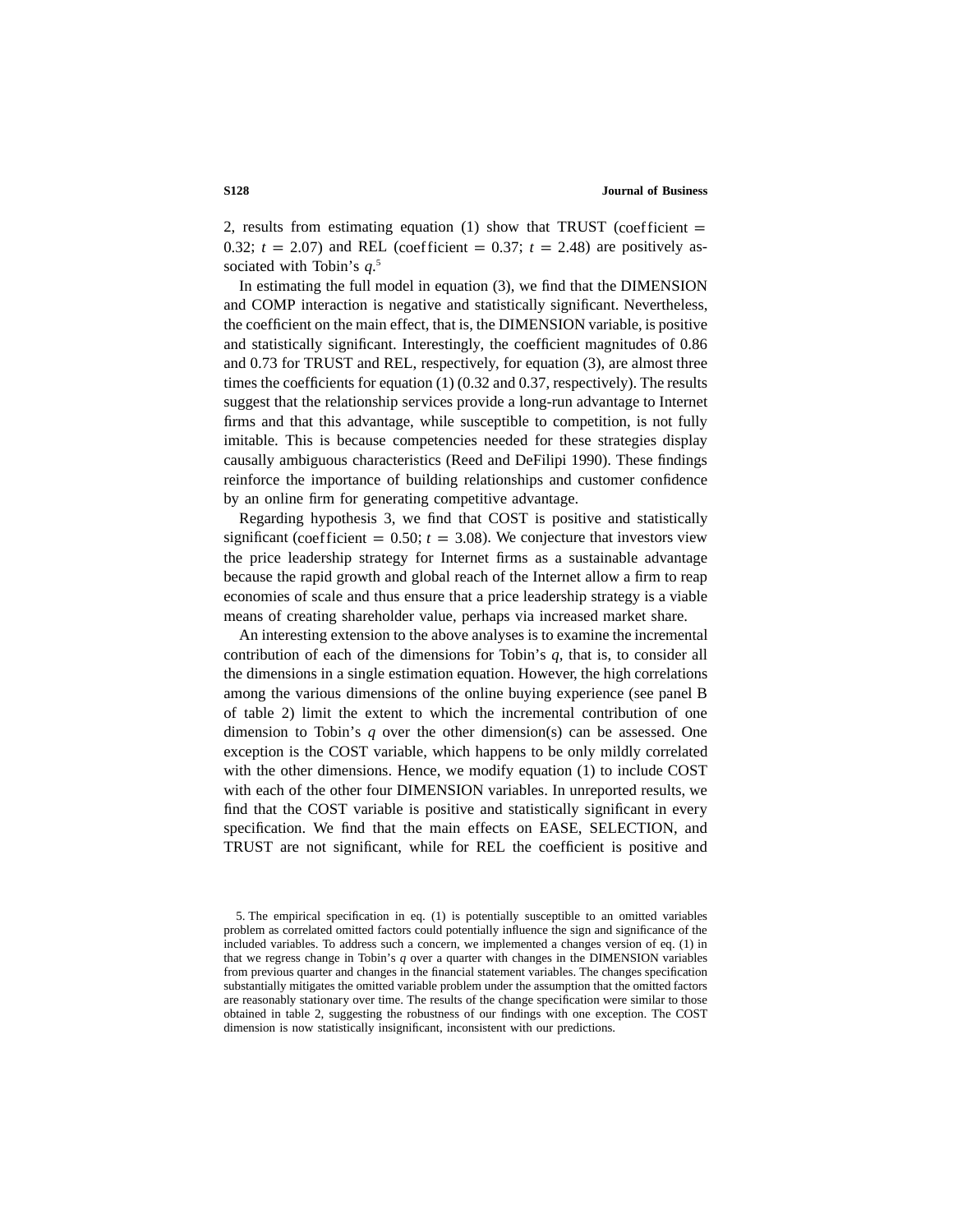# *Online Buying as Competitive Advantage* **S129**

statistically significant.<sup>6</sup> Given the limited number of observations relating to the COST dimension, we view this result as broadly consistent with our earlier findings.

*Caveats*. Our results are subject to several limitations. First, although our results hold after controlling for the costs of providing online buying experiences, such as expenditures on product development and marketing, we do not provide a full structural equation model where these expenditures and the online buying experience are treated as endogenous variables.7 This is because structural equation modeling is a large sample technique where both the estimation methods and tests of model fit are based on the assumption of large sample sizes (Kelloway 1998) of at least 200 observations (Marsh, Balla, and MacDonald 1988). As more data become available, future researchers could attempt to replicate our findings using full structural equation models.

Second, we recognize that third-party quality ratings such as those used in our study are likely to be influenced by measurement error and potential selfselection issues created by the methodology that the rating agency employs. Analogous to caveats involved in using equity analysts' forecasts or Association for Investment Management and Research's rankings of firms' disclosure practices, the experience scores used in this study may be influenced by undisclosed economic relationships, if any, between Gomez and the rated firms.

Third, several aspects of our sample, such as the short time series of Gomez scores (4 quarters of data) and the small sample of e-commerce firms, limit the generalizability of our findings. More research focusing on different ecommerce contexts and time periods is needed before we can claim greater generalizability for our findings. Finally, our inferences about the sustainability of competitive advantage because of superior online experiences are derived from the expectations embedded in market-clearing prices as measured by Tobin's *q*. <sup>8</sup> An alternate measure would be future abnormal profitability. Because our sample firms do not have long operating histories, we are unable to correlate online buying experience scores with future profitability measures.

6. We also considered the possibility that various DIMENSIONs of online experience may be nonlinearly related to Tobin's *q*. In particular, we allowed for the possibility of increasing (decreasing) returns for the Gomez variables by augmenting eqq. (1) and (3) with squared versions of each DIMENSION. In unreported results we find that neither the DIMENSION nor squared DIMENSION variables were significant. This is because of extremely high correlations (in the range of 0.90 to 0.95) between the independent variable and their squared counterparts. We interpret these findings as indicating no support for nonlinearity.

7. The model as written out in eq. (3) assesses the incremental contribution of the online buying experience to Tobin's *q* after controlling for expenditure incurred to provide that level of buying experience. Hence, we provide a partial control for the endogeneity of online buying experience and marketing expenditures that may be incurred to create such experience.

8. Note that our inferences are unaffected by the general overpricing of Internet stocks by the market because our analyses rely on relative (i.e., cross-sectional differences) firm performance as measured by Tobin's *q*. Consistent with this notion, it is comforting to note that our inferences do not change even after accounting for the April 2000 crash in e-commerce stocks.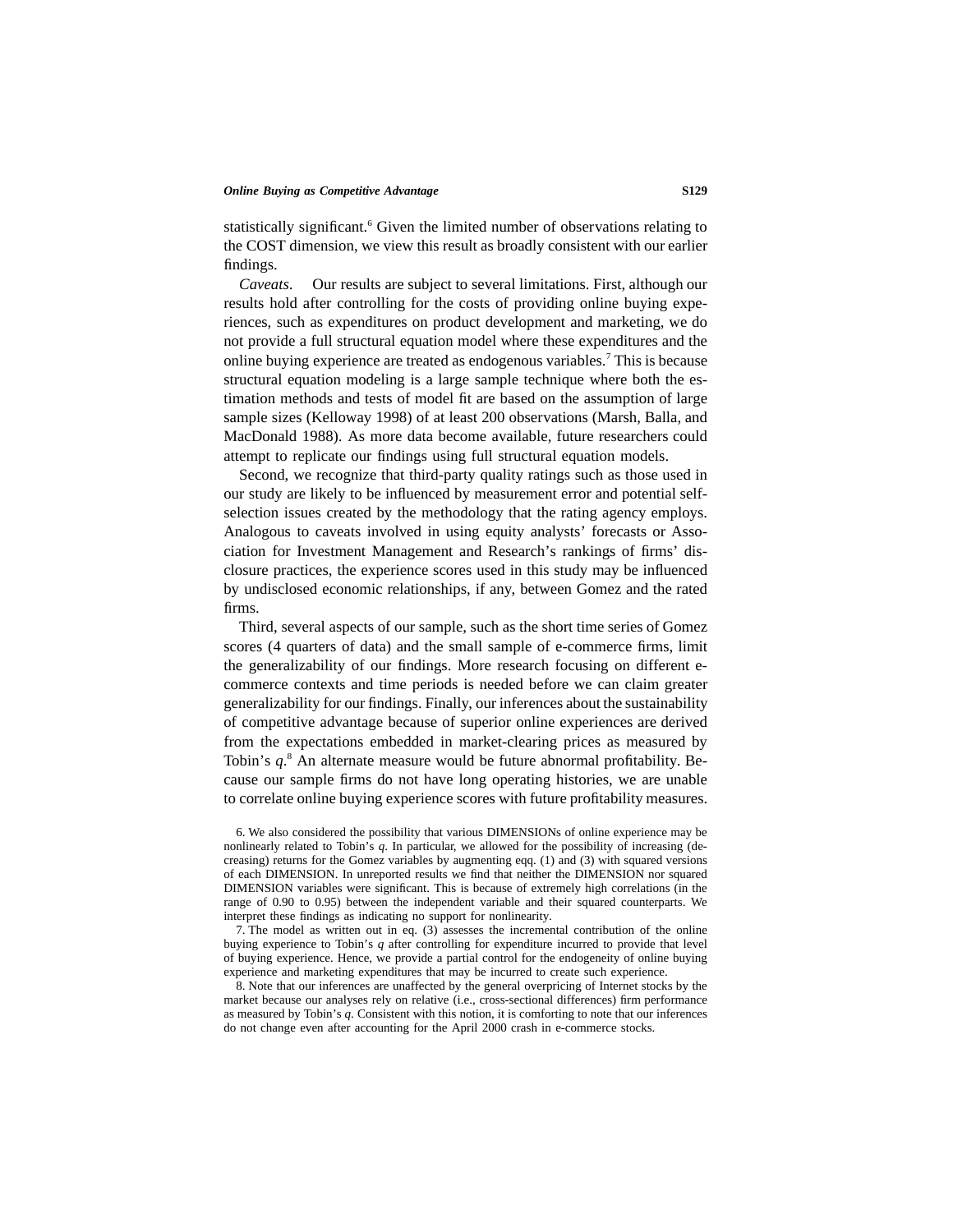Nevertheless, the evidence presented here provides impetus for future research that could investigate whether ex post measures of operating profitability are indeed correlated with online buying experience scores when such profitability measures become available.

# **V. Conclusions**

This study examines whether superior online buying experience offers pure Internet firms a long-run competitive advantage. Using third-party quality ratings provided by Gomez, we document a positive association between Tobin's *q* and a composite score of online buying experience quality. While this indicates that, on average, investments in improving online buying experience represent a viable long-term competitive advantage, a distinguishing feature of this study is that we make separate predictions related to the association between Tobin's *q* and several dimensions of online shopping experience. In particular, our evidence suggests that two of the hypothesized dimensions of buying experience, namely, customer confidence in the Web business and relationship services, appear to provide a competitive edge for Internet firms. Regarding two other dimensions, Web site usability and product selection, the evidence is consistent with the competition imitating away the potential contribution from such attributes, that is, these strategies do not provide a long-run competitive edge. Additional analyses indicate that the magnitude of the documented positive association decreases with the extent of competition in a firm's product market. Future research can triangulate our findings by correlating ex post realizations of future profitability with current online buying experience scores, once such ex post measures are available.

# **Appendix**

# **Five Dimensions of Online Buying Experience Tracked by Gomez Advisors**

#### **Web Site Usability (EASE)**

As per the Gomez rankings, top-rated firms in this category have an intuitive layout with tightly integrated content, useful demonstrations, and extensive online help. Gomez examines the functionality of the site, availability of online help, glossary of terms, list of FAQs (frequently asked questions), degree of simplicity of account opening and transactions, consistency in Web site design and navigation, and tight integration of data to provide efficient access to information that consumers commonly seek.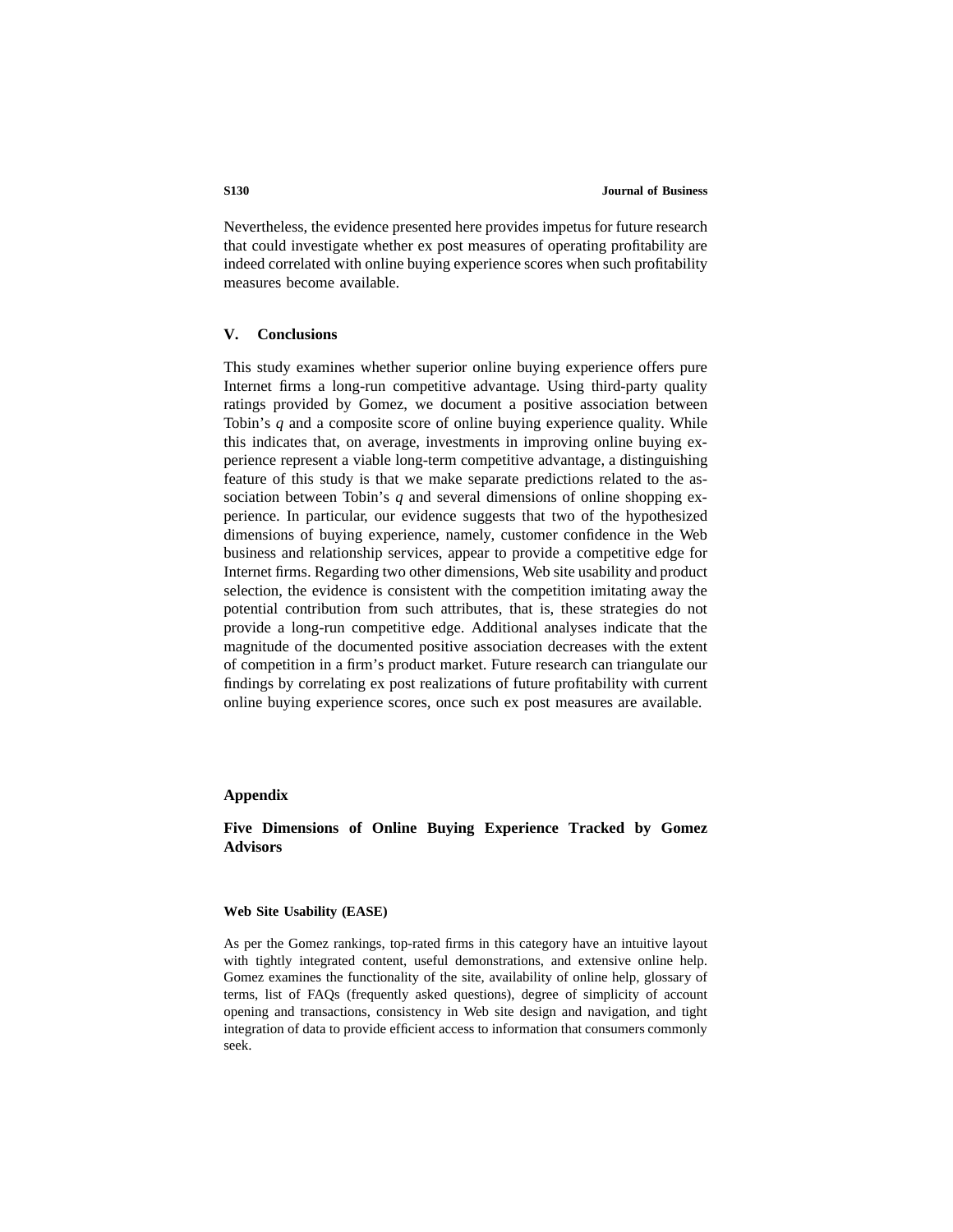# *Online Buying as Competitive Advantage* **S131**

#### **On-site Resources (SELECTION)**

This dimension of Gomez's ranking process measures the range of products and services the ranked firm carries and, as such, captures the richness of product and service information (e.g., product reviews) a firm is able to assemble. Firms are also ranked on whether the Web site provides detailed information on the product through electronic forms and information look-up facilities.

# **Customer Confidence (TRUST)**

As per Gomez rankings, the leading firms in this category operate highly reliable Web sites, maintain knowledgeable and accessible customer service organizations, and provide quality and security guarantees. Gomez investigates the posted availability of customer service via phone, e-mail, and branch locations; privacy policies; service guarantees; and fees and explanations thereof.

Moreover, test phone calls are made and e-mails are sent to customer service units covering simple technical and industry-specific questions. The responses are measured in terms of quality, speed, and accuracy. Each Web site is monitored every 5 minutes for the speed and reliability of both public and secure areas of the site. Other factors such as technological abilities, technological independence, years in business, years online, and membership in trade organizations also contribute to a higher rank on the customer confidence dimension.

#### **Relationship Services (REL)**

To operationalize this dimension, Gomez examines the availability of advice, tutorials, ability to customize a site, customer data reused to facilitate future transactions, and support of repeat buying, including frequent buyer incentives. This dimension measures a firm's ability to build electronic relationships through personalization, enabling customers to make service requests and inquiries online, and through programs that build customer loyalty and a sense of community.

#### **Price Leadership (COST)**

For the price leadership dimension, Gomez rates the cost competitiveness of purchasing a typical basket of goods or services. Costs include services, purchases, and added fees for shipping and handling. Firms with higher scores on this dimension offer goods and services at a lower cost.

#### **References**

- Barney, Jay. 1991. Firm resources and sustained competitive advantage. *Journal of Management* 17, no. 1:99–120.
- Bharadwaj, Anandhi S., Sundar G. Bharadwaj, and Benn R. Konsynki. 1999. Information technology effects on firm performance as measured by Tobin's *q*. *Management Science* 45, no. 7:1008–24.
- Brynjolfsson, Erik, and Michael D. Smith. 2000. Frictionless commerce? A comparison of Internet and conventional retailers. *Management Science* 46, no. 4:563–85.
- Chow, Simeon, and Reed Holden. 1997. Toward an understanding of loyalty: The moderating role of trust. *Journal of Managerial Issues* 9, no. 3:275–98.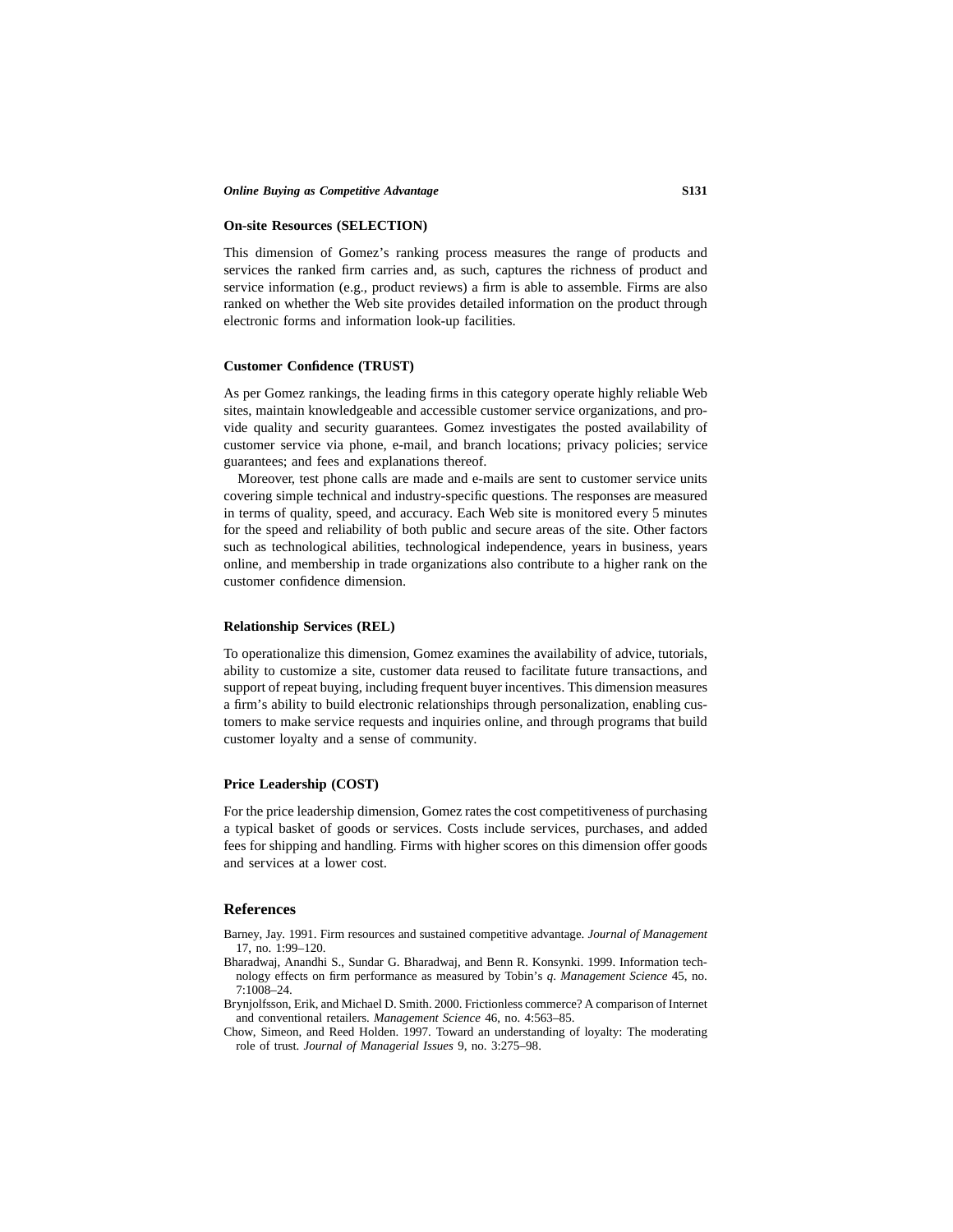Chung, K. H., and S. W. Pruitt. 1994. A simple approximation of Tobin's *q*. *Financial Management* 23, no. 3:70.

Cockburn, Iain, and Zvi Griliches. 1988. Industry effects and appropriability measures in the stock market. *American Economic Review* 78, no. 2:419–23.

Demers, Elizabeth, and Baruch Lev. 2001. A rude awakening: Internet value drivers in 2000. *Review of Accounting Studies* 6:331–60.

Dierickx, Ingemar, Karen Cool, and Jay B. Barney. 1989. Asset stock accumulation and sustainability of competitive advantage. *Management Science* 35:1504–11.

*Economist.* 2000. Too few pennies from heaven. *Economist* 356 (July 1): 65–67.

- Evans, Philip, and Thomas S. Wurster. 1999. Getting real about virtual commerce. *Harvard Business Review* 77 (November–December): 84–94.
- Hagel, John III, and Arthur G. Armstrong. 1997. *Net gain: Expanding markets through virtual communities*. Cambridge, MA: Harvard Business School Press.
- Hall, Bronwyn H. 1993. The stock market's valuation of R&D investment during the 1980's. *American Economic Review* 83, no. 2:259–64.
- Hand, John R. M., and Baruch Lev. 2003. *Intangible assets: Values, measures and risks.* London: Oxford University Press.

Hof, Robert D. 2001. Desperately seeking search technology. *Business Week,* September 24.

Holmstrom, Bengt. 1985. The provision of services in a market economy. In *Managing the service economy: Prospects and problems,* ed. R. P. Inman, pp. 183–213. Cambridge: Cambridge University Press.

Jarvenpaa, Sirkka L., Noam Trackinsky, and Michael Vitale. 2000. Consumer trust in an Internet store. *Information Technology and Management* 1, nos. 1–2:45–71.

Lang, Larry H. P., and Robert H. Litzenberger. 1989. Dividend announcements: Cash flow signalling vs. free cash flow hypothesis? *Journal of Financial Economics* 24, no. 1:181–91.

- Lang, Larry H. P., and Rene M. Stulz. 1994. Tobin's *q*, corporate diversification, and firm performance. *Journal of Political Economy* 102, no. 6:1248–80.
- Keating, Elizabeth K., Thomas Z. Lys, and Robert P. Magee. 2003. The Internet downturn: Finding valuation factors in spring 2000. *Journal of Accounting and Economics* 34, nos. 1–3: 189–236.
- Kelloway, Kevin E. 1998. *Using LISREL for structural equation modeling*. Thousand Oaks, CA: Sage.
- Kotha, Suresh. 1995. Mass customization: Implementing the emerging paradigm for competitive advantage. Special issue, *Strategic Management Journal* 16:21–42.

———. 1998. Competing on the Internet: The case of Amazon.com. *European Management Journal* 15:239–65.

- Kotha, Suresh, and B. Vadlamani. 1995. Assessing generic strategies: An empirical investigation of two competing typologies in discrete manufacturing industries. *Strategic Management Journal* 16, no. 1:75–83.
- Lippman, S. A., and R. P. Rumelt. 1982. Uncertain imitability: An analysis of interfirm differences under competition. *Bell Journal of Economics* 13:418–38.
- Marsh, H. W., J. R. Balla, and R. P. MacDonald. 1988. Goodness-of-fit indexes in confirmatory factor analysis: The effect of sample size. *Psychological Bulletin* 88:245–58.
- Mayer, R. C., J. H. Davis, and F. D. Schoorman. 1995. An integrative model of organizational trust. *Academy of Management Review* 20, no. 3:709–34.
- McWilliam, Gil. 2000. Building stronger brands through online communities. *Sloan Management Review* 41 (Spring): 43–54.
- Montgomery, C., and B. Wernerfelt. 1988. Diversification, Ricardian rents, and Tobin's *q*. *Rand Journal of Economics* 19, no. 4:623–32.
- Nayyar, Praveen R. 1995. Stock market reactions to customer service changes. *Strategic Management Journal* 16, no.1:39–53.
- Neilsen, Jakob. 2000. *Designing Web usability: The practice of simplicity.* Indianapolis: New Riders.
- Polanyi, Michael. 1966. *The tacit dimension*. Garden City, NY: Doubleday.
- Porter, Michael E. 1980. *Competitive strategy*. New York: Free Press.
- ———. 2001. Strategy and the Internet. *Harvard Business Review* 79 (March): 63–79.
- Rajgopal, Shivaram, Mohan Venkatachalam, and Suresh Kotha. 2003. The value-relevance of network advantages: The case of e-commerce firms. *Journal of Accounting Research* 41: 135–62.